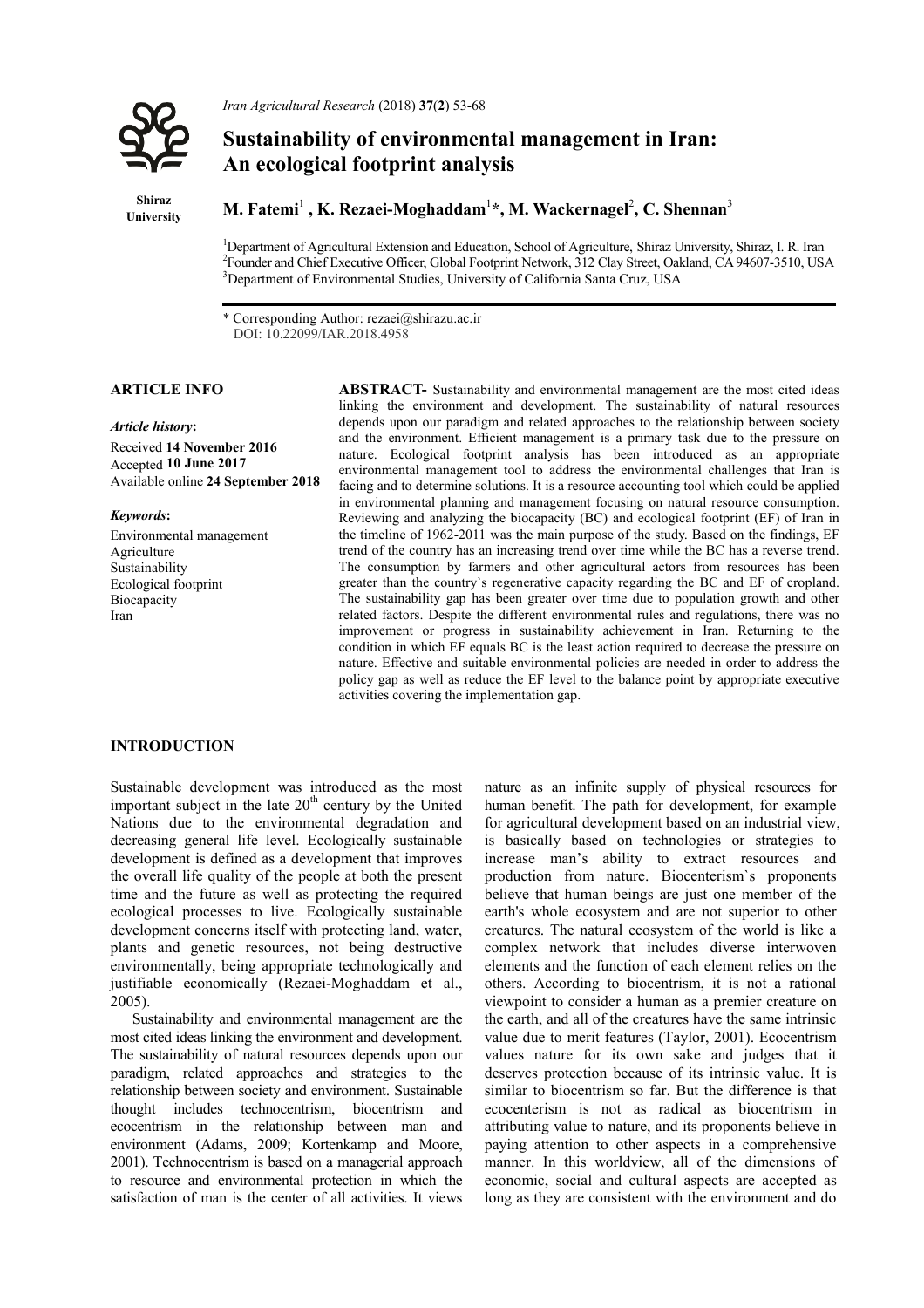not impose on ecosystem rights. Many governments had adopted a techno-centric approach that considered environmental problems to be the unfortunate sideeffects of economic growth and development.

Sustainability goes beyond ecological efficiency to also include social sufficiency. Given the increasingly serious nature of global environmental problems, we must address these as management issues*.* Environmental degradation is a result of multiple major human-related factors including human intervention in natural ecosystems, current patterns of economic development, and social organization. Environmental management must balance competing forces to find a resource efficient, technically supportable, and effective management strategy (Linkov et al., 2006). This is broadly defined as the process of resource allocation to achieve optimal use of the environment while meeting the basic needs of the population with an emphasis on doing so in a sustainable manner (He et al., 2012). Indeed, environmental management is the holistic and professional process in the natural and social sciences and other more specific professions such as engineering, law or design in order to address human problems in dangerous environments based upon inter-sectoral methods and present and future perspectives (Sakr et al., 2010). Environmental management often concerns the impacts of human activities on the environment.

Sustainability of agriculture refers to the capacity of farmers to maintain the ecological services of the land. Environmental management with an emphasis on agriculture is a balance between natural resources` capacity called biocapacity (Wackernagel, 2005) and the volume and amount of agricultural activities. Given the limited capacity of natural resources, utilization of resources should be rational, reasonable and calculated in order to prevent or reduce degradation of natural resources. Paradigmatic perspective, environmental management approaches, environmental management strategies, resource accounting, environmental awareness/ concerns, sustainability, agricultural technology development scenario and natural resource degradation are the main components of environmental management in agriculture (Fatemi, 2017).

The study of environmental indicators that are able to highlight ecologically suitable options is a key factor in sustainability and environmental management. There are a number of frameworks for sustainability assessment that evaluate the performance of food companies, farms, or even the entire agricultural sector of a country (Cerutti et al., 2013). Introducing sustainability and environmental management, much research has been extended and improved to develop related indices in order to help decision makers, planners and specifically, environmentalists. This has given rise to many aggregate environmental indices, which do not always point in the same direction (Van den Bergh and Grazi, 2015).

 Environmental management in Iran has become a site of discursive struggle arising out of alternative representations of the human-nature relationship and conflict about what the 'correct' relationship should be. Degradation of natural resources is caused by many factors related to humans. Some of the reasons for inefficiency of environmental management in Iran are the same as in other developing countries, but there are others that are specific to Iran. The progress of traditional environmental management has been too slow. Natural resources and environmental issues occur at the intersection of complex natural and social systems (Berkes et al., 2003). Providing a framework that integrates both social and biophysical components into one environmental management system offers great potential for more sustainable outcomes of interventions (Virapongse et al., 2016). Iran needs increased integration of social and natural sciences.

A comprehensive indicator for the measurement of natural resources consumption to resource management is the first step in addressing the challenges that Iran is facing and to determine solutions. The ecological footprint (EF) is a resource accounting tool which could have good potential to consider in environmental planning and management focusing on natural resource consumption. Possibly, the most influential effort to solve or circumvent aggregation and weighting problems has been the EF. It was proposed about two decades ago as both an approach and a method aimed at determining the degree of (un)sustainability of activities and regions/countries (Van den Bergh and Grazi, 2014). The main purpose of this study is reviewing and analyzing the total trend of biocapacity (BC) and EF of Iran in the past 60 years since land reform as well as looking at these trends individually at different points of time. Determining the gap between BC and EF indicates the sustainability situation of the nation and it is an appropriate base for policy making and implementation.

### **The trend of environmental management in Iran**

The history of Iran showed a balance between human utilization and BC. However, the necessity of maintaining a balance between resources and development was neglected by the dominance of modernization and the expansion of industrial activities (Rezaei-Moghaddam et al., 2005). While the background of environmental legislation does not exceed more than three decades in Iran, there are many comprehensive laws and regulations in this area (Legal and Parliamentary Affairs Office, 2004). Review of environmental rules and regulations over time by Fatemi (2017) showed three distinct phases of environmental management in Iran.

## **First phase- Enthusiasm for modernization activities (1962-1974)**

The beginning of modernization in agriculture in Iran is attributed to the land reform of 1962 and coincides with the so-called "green revolution" (Rezaei-Moghaddam et al., 2005). Based on three scenarios in agricultural technology development proposed by Shibusawa (2002): "high-input and high-output," "low-input but constantoutput" and "optimized input-output", the agricultural technology development scenario in Iran in this period was based upon "high input-high output." It was the result of increased application of mechanization in order to reduce the labor force. This was a pioneering phase, where farming systems were established. In this period,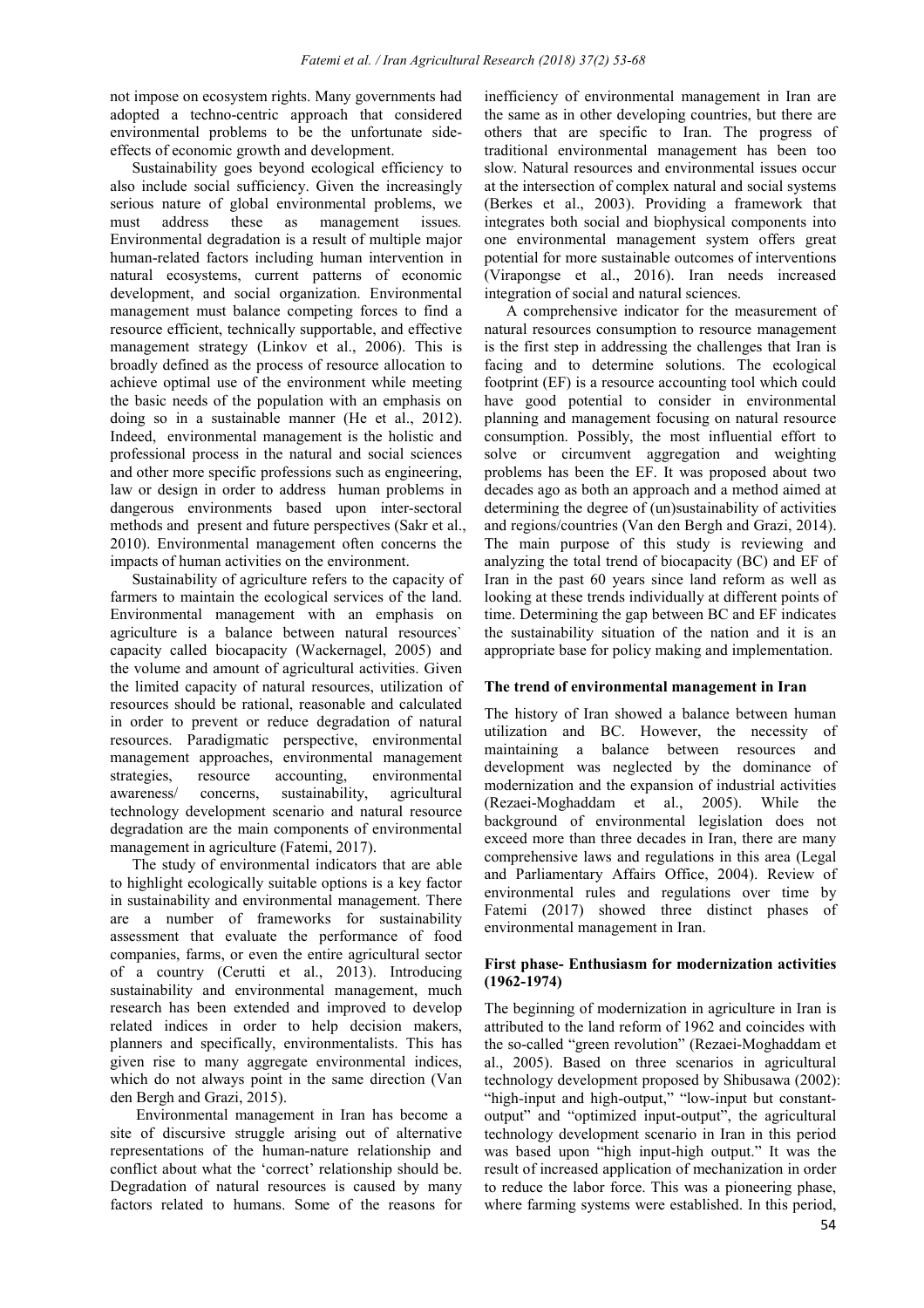most of yield increases in crops were associated with a strategy of the use of fertilizer and the application of new genetics. The prevailing belief of the dominant paradigm based on technocentrism thought in this era was that natural resources were unlimited. Indeed the authorities and farmers considered resources as unlimited sources so that humans could use the resources as much as wanted to meet their needs. Management of natural systems was based on a utilitarian and exploitative worldview that assumed limitless resources and human dominion over nature. Environmental awareness and concerns were very low among agricultural experts and farmers. Environmental management did not have any structure in this period and was applied only in isolated cases.

## **Second phase- Concerns about environmental issues (1974-2005)**

In this period, the attention of policymakers was drawn to environmental issues attributed to some problems of modernization activities. In 1974, conservation and reform of the environment law was passed in Iran. Thus, the National Department of Environment was accorded extensive powers in terms of pollution prevention and environmental degradation by reconstruction and the assignment of nine ministers in this area (Ghasemi, 2002). The necessity of scientific and economic research in terms of environmental conservation, improvement and reform, prevention of pollution and environmental imbalance was emphasized in this law. Other regulations for protecting and preventing water, air and soil pollution due to common and industrial wastes were instituted (Shaeri and Rahmati, 2012). The laws mean that the polluter is responsible for pollution control so that prevention is the main goal, then control. They are based and focused on the strategy of end-ofpipe pollution control. According to this law, factories and different production industries shared the costs of damage compensation to the environment. The emphasis in this phase was on production. According to the agricultural evolutionary scenarios proposed by Shibusawa (2002), the agricultural technology development scenario was again based upon "high input-high output" in this period. The authorities' and farmers' perspectives about resources were changed due to environmental degradation that became apparent in those years. They noted limitations of resources and also the necessity of paying attention to resource consumption. The role of stakeholders in sustainable agricultural management and environmental conservation were passive as in the last phase (Nemat Pour and Rezaei-Moghaddam, 2014). However, the style of environmental management was top-down and command-control due to the increased negative environmental consequences. The degradation level was high and tangible in this period, but environmental awareness and concerns were again low among the agricultural experts and farmers (Rezaei-Moghaddam et al., 2005). Indeed, the activities were limited to passing rules and regulations and writing in the law books without the involvement of stakeholders. This phase can be viewed as the beginning of concerns about

environmental issues in Iran, but not at the level of the general public.

## **Third phase- Crisis of environmental management (2005-present)**

There is a great emphasis on environment conservation, land use planning and regional balance in the second part of the fourth program of economic, social and cultural development law that was released in 2005. Developing national land use planning documents in terms of a balanced distribution of population and activities on both macro and micro levels was the turning point of policies in this period. National land use planning should be the main reference in decision making and should also be updated (Tahmourian, 2007). The prevention, elimination and reduction of negative effects of human activities on the environment was the main emphasis of the rules and regulations (Shaeri and Rahmati, 2012). Study and assessment of the environmental impact is a mandatory condition for all big project plans and activities. Environmental strategic assessment was introduced and defined in the fifth program of economic, social and cultural development law as a systematic process in assessing the cumulative effects of strategies, programs and development plans at the national and regional levels and by subject. Environmental consequences of human activities of a program or project were emphasized in terms of cumulative effects and BC, and sustainability indicators were assessed due to environmental effects (Zahedi, 2012). The conflict among the conceptual paradigmatic viewpoints of different policy-makers and decisionmakers in the environmental and agricultural domain on the one hand, as well as the conflict in the used environmental strategies for the policy implementing on the other hand are one of the main challenges in this area. Natural resources are exhaustible and nonrenewable in the authorities' and farmers' perspectives, and this requires great concern. Due to irrational use of natural resources in recent decades, natural resource degradation is at a very high and critical level. Some of the macro environmental crises of Iran in this time period are the water crisis in a wide range of the country, drying of different lakes and ponds due to inappropriate water management especially in agriculture, intensification of improper land use and high pressure on the lands as well as great reduction of soil fertility (Fatemi, 2011; Shahvali and Ebrahimi, 2014). Green management is emphasized in the fifth program of Iran`s development law. Thus, there is a great emphasis on optimizing raw materials' consumption and clean and accommodated technologies.

The agricultural technology development scenario was based upon "low input-constant output" in this period. It is due to the dominance of industrial agriculture considerations. Although movements toward the third scenario of agriculture development, "optimized input-output," were noted in policies, it was not fully implemented. Attitudes toward the role of stakeholders in agricultural management and environmental conservation are active in this phase, and it is impossible to manage and protect the resources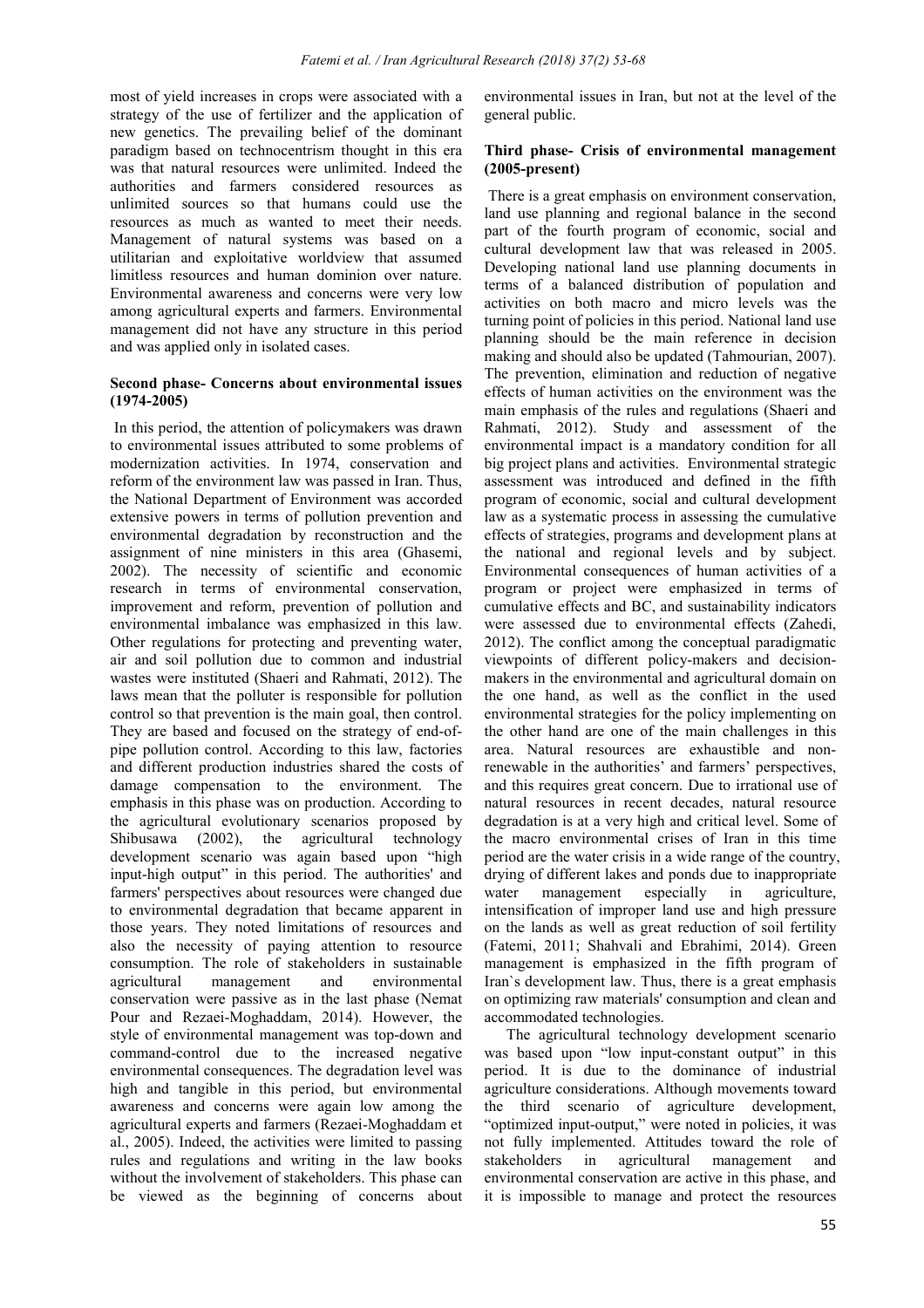without stakeholders' involvement. In accordance with the increase in awareness and high rate of negative environmental consequences, the emphasis is on social, bottom-up and participatory approaches in environmental management. It is described as an unsustainability intensification and environmental crisis in the agriculture sector for this period (Rezaei-Moghaddam et al., 2005). There is no specific appropriate approach and indicator in the environmental managerial system of Iran. It is based on a set of sporadic activities mostly by enacting different laws and regulations which were ineffective so far due to the environmental condition of Iran. In other words, the environmental management system does not offer a suitable indicator as a principal base for planning especially regarding the increase of natural resources use by humans in agriculture.

## **Ecological Footprint and Biocapacity: Background**

The "Footprint" concept originates from the idea of an ecological footprint which was formally introduced to the scientific community in the 1990s (Rees, 1996; Wackernagel and Rees, 1997). Generally, for environmental issues, three important indicators are the carbon, ecological, and water footprints (CF, EF, and WF), which have recently been grouped into a "footprint family" suite of indicators (Galli et al., 2012b; Ewing et al., 2012). Each footprint indicates a particular class of impacts associated with the activities of an individual or group. Potential for global warming is indicated by the CF (Wiedmann and Barret, 2010; Wright et al., 2011), effects on water availability and quality in terms of total volume of freshwater consumed or polluted are indicated by the WF (Hoekstra, 2009), and appropriation of the regenerative capacity of the biosphere expressed in global average bioproductive hectares is indicated by the EF (Rees, 1992; Wackernagel and Rees, 1996).

In other words, the "footprint family" is a set of indicators able to track human pressures on the planet and from different angles (Galli et al., 2012b). The footprint family has a wide range of research and policy applications as it can be employed at scales ranging from a single product, a process, a sector, up to an individual, cities, nations, and the whole world. The footprint helps to monitor the environmental pillar of sustainability more comprehensively (Niccoluccia et al., 2012). The EF is built upon a tradition of seeking alternatives to the allocated carrying capacity which is related to the maximum population size that can be supported by a given set of resources (Dietz et al., 2007). Moreover, it builds on a variety of earlier analytical attempts to measure human load in order to estimate the dependence of human life on nature (Passeri et al., 2013). Currently, this has been used at the national and international level (Monfreda et al., 2004).

The EF is most commonly expressed in units of global hectares. A global hectare is a hectare that is normalized to have the world average productivity of all biologically productive land and water in a given year (Kitzes et al., 2007). It is a potential tool to jointly measure planetary boundaries and the extent to which

humanity is exceeding them. It can be used to investigate issues such as the limits of resource consumption, the international distribution of the world`s natural resources, and how to address the sustainability of natural resource use across the globe. Assessing current ecological supply and demand as well as historical trends provides a basis for setting goals, identifying options, and tracking progress toward stated goals.

Basically, it consists of two measures (Borucke et al., 2013): *Ecological Footprint* that is a measure of the demand populations and activities placed on the biosphere in a given year, given the prevailing technology and resource technology and resource management of the year and *Biocapacity* which is a measure of the amount of biologically productive land and sea that are available to provide the ecosystem services that humanity consumes our ecological budget or nature`s regenerative capacity (Kitzes and Wackernagel, 2009; Bastianoni et al., 2013). While the EF shows the demand on nature, the BC tracks the supply side of the equation, and is therefore defined as the rate of resource supply and waste disposal that can be sustained in a given territory (or at the global scale) under prevailing technology and management schemes (Passeri et al., 2013). EF and BC values are used to measure one key aspect of sustainability: the human appropriation of the Earth's regenerative capacity. They analyze the human predicament from this distinct angle, under the assumption that the Earth's regenerative capacity will likely be one of the limiting factors for the human economy if human demand continues to overuse resources beyond what the biosphere can renew (Galli et al., 2012a).

The EF and BC of a country thus represent two sides of an ecological balance sheet. When a country's consumption of resources and services is greater than the capacity of its ecosystems to supply them, a situation of *Ecological Deficit* is created, which is analogous to the situation of financial deficit that occurs when spending is greater than revenue. Conversely, if a country's EF is smaller than its BC, it is living within its ecological means. This is not sufficient to determine whether the country is sustainable, but it is an essential minimum condition for sustainability (Galli and Halle, 2014). In other words, populations with an EF smaller than their available BC run an *Ecological Reserve*, the opposite of an ecological deficit. A nation's ecological reserve is not necessarily unused; however, it may be occupied by the footprints of other countries that import BC from that nation. Countries may also choose to reserve this BC for wild species or use by future generations. *Ecological Debt* is the sum of annual ecological deficits that have been accumulated over a period of time. The current global ecological debt can be expressed as the number of "planet-years" of ecological deficit the planet accrued since humanity entered into overshoot in the 1980s which could be called ecological bankruptcy. One planet-year equals the total productivity of useful biological materials by the Earth in a given year.

Wackernagel and Rees (1996) proposed the idea of EFs in relation to Vancouver, Canada, and the EF of 13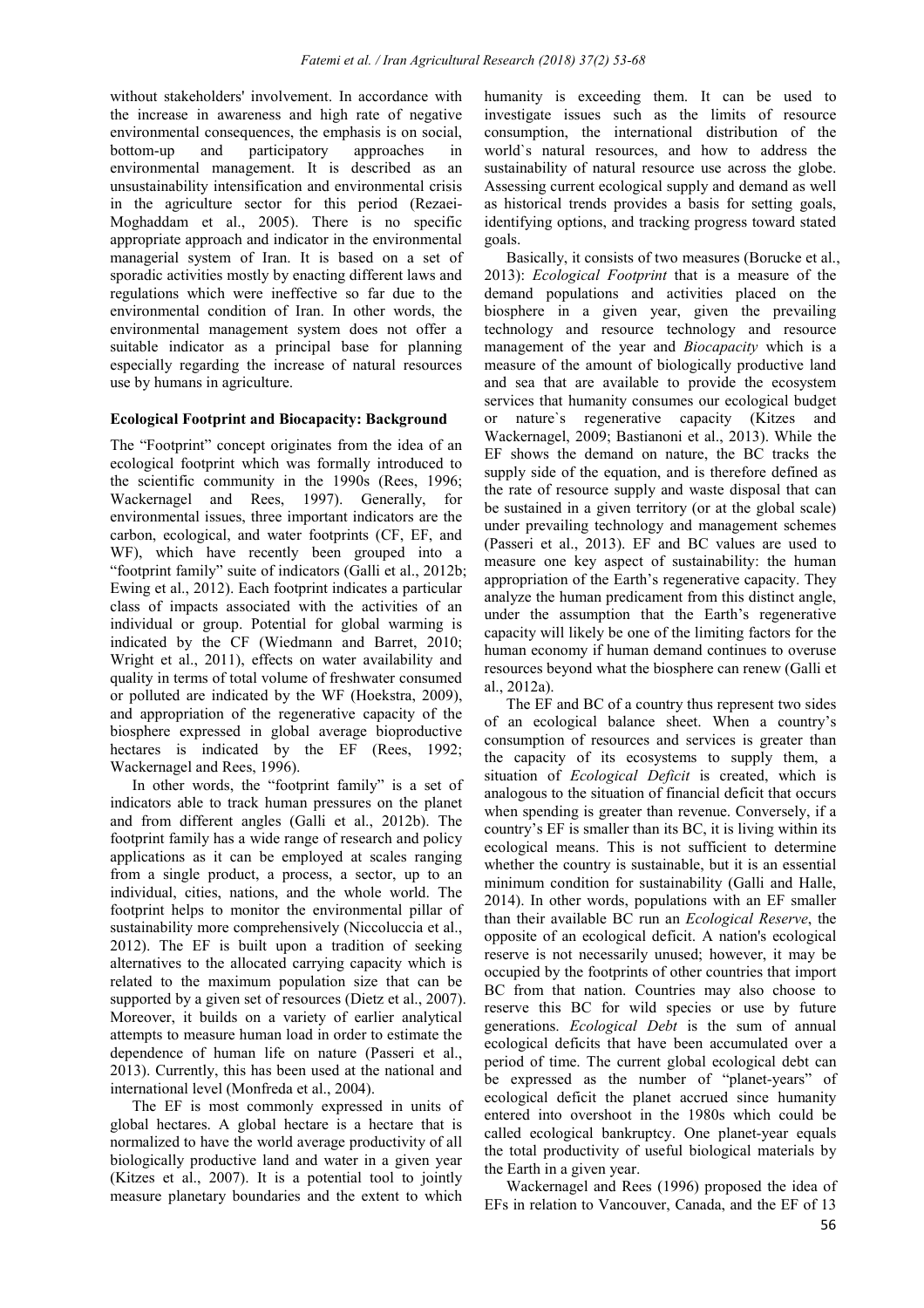developed countries was estimated for the first time based on global databases by them (Wackernagel, 1994). So, the first systematic attempt to calculate the EF and BC of nations began in 1997 (Wackernagel and Rees, 1997). Building on these attempts, the methodology of the EF is included in a standardization process directed by Global Footprint Network (GFN), an international think tank conducting environmental studies and releasing the annual report including EF calculations for most of the countries in the world. GFN initiated its National Footprint Accounts (NFA) program in 2003. NFA measure one main aspect of sustainability only*how much biocapacity humans demand in comparison to how much is available*- not all aspects of sustainability, nor all environmental concerns. GFN adjusted the calculation of EF in 2008. According to the calculation of GFN in this year, the EF comprises the six main categories of farmland footprint, grazing land footprint, forest footprint, fishing grounds footprint, CF, and built-up land (Wang et al., 2012).

Rees and Wackernagel (1996) have introduced the Consumption Land Use Matrix (CLUM) in EF accounting at a more applicable level. In other words, data collecting and calculating should be done at two domains: (1) Consumption domains including food, housing, transportation, consuming goods, services and waste; and (2) Land uses including cropland, grazing land, forest land, fishing land and built-up land.

Although the original formulation of EFA (Wackernagel and Rees, 1997) focused on five different land types (cropland, grazing land, forest area, marine area and infrastructure area), several studies indicate that it can be used for investigating the contribution of direct and indirect land occupation. The first reflects the actual land required directly for the production process and the latter is the required land for production of process inputs (Wackernagel, 2005). Recent studies (Kissinger and Gottlieb, 2010; Lenzen and Murray, 2001) have investigated the importance of focusing on the "real land use" and its geographical location around the world. In the agricultural sector the real land can be: *cropland*, the actual land surface on which the farm is located and taking into account the production of animal feed not produced on-farm, *forest land*, and *built-up land*, occupied by buildings and storage facilities. The real land differs from the virtual land, used in EF calculation, which includes the forest land required to sequester all the  $CO<sub>2</sub>$  emissions from non-renewable energy used directly on the farm and, indirectly, for the production of farm input and machinery. This virtual land is also called "carbon land" and it is a fundamental component of almost all the used resources (Cerutti et al., 2013).

### **MATERIALS AND METHODS**

#### **General Concept**

There are two main methods in EF calculation: the deductive method and the inductive method. The deductive method (synthetic) perspective has been extended by the pioneers of the EF model (Rees and Wackernagel, 1996). It has a centralized (top-down) method in calculating EF regarding national data. The deductive one is applicable at global and national levels (micro-scale). The inductive method, the second perspective, has a decentralized (bottom-top) way. In this one, the ecological interactions of special activities such as transportation, energy use, etc. have been calculated in a special location (Simmons and Chambers, 1998). The inductive method comprises EF assessing of the region and cities (macro-scale). Thus, an integrative methodology includes the application (inductive method feature) and precision (deductive method feature) combination (Simmons et al., 2000).

The EF accounting has six footprint components which are distinguished regarding major land use types. All of these are built on six ecosystem services for human well-being: plant-based food production, livestock-based food production, fish-based food production, timber production, living space supply, and energy-related  $CO<sub>2</sub>$  absorption (Galli et al., 2012a; Kitzes et al., 2009; Moore et al., 2012). Components are weighted with equivalence factors before being added up to the total. So, the EF is a land-based, composite indicator (Fang et al., 2014).

As bioproductivity differs between various land use types and countries, EF and BC values are usually expressed in units of world average bioproductive area; namely, global hectares (*gha*) (Galli et al., 2007; Monfreda et al., 2004). Global hectare is used in order to express EF results in a single measurement unit. Equivalence factors and yield factors are used to convert actual areas in hectares of different land types into their equivalent numbers of global hectares which are applied to both footprint and BC calculations. *Equivalence Factor* (EQF), translates a specific land type (i.e. cropland, pasture, forest, fishing ground) into a universal unit of biologically productive area, a global hectare and, *Yield Factor* (YF) accounts for the difference in production of a given land type across different nations (Kitzes et al., 2007; Wackernagel and Yount, 2000). These are two 'scaling factors' used to express results in terms of global hectares (Galli et al., 2014), thus allowing comparisons between various types of bioproductive land and various countries' EF and/or BC.

#### **Methods and Techniques**

The analytical trend of EF in Iran was done based on EF account calculations with special formulas as indicated below (Eq.1).

$$
EF_{P} = \sum (P_{i} / Y_{N,i}) \cdot YF_{N,i} \cdot EQF_{i}
$$
  
\n
$$
EF_{P} = \sum (P_{i} / Y_{w,i}) \cdot EQF_{i}
$$
 (1)

Eq. 1- Main formula of ecological footprint of production

Required data were from GFN which were mainly obtained from different international databases such as United Nations datasets, FAO Resource STAT, COMTRADE, International Energy Agency (IEA), CORINE Land Cover, Global Agro-Ecological Zones (GAEZ) Model, etc. Then, the raw data were sorted,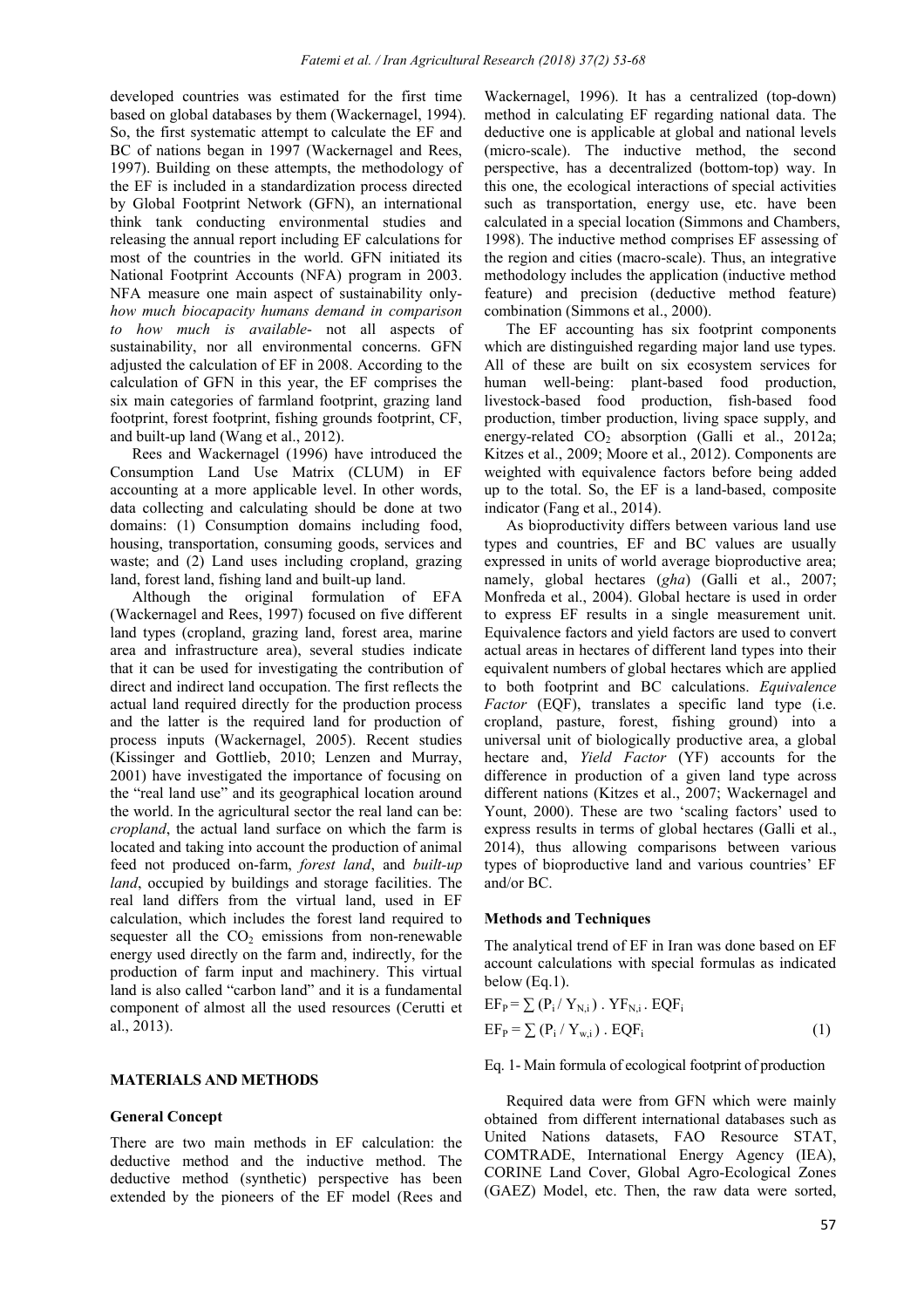cleaned and monitored using MySQL, MATLAB and Excel. Following this data preparation, the required data were entered into the formula and the main calculation was performed for BC and EF assessment of Iran in the total trend of the study as well as different triple phases separately. GIS technique was also used in terms of comparing Iran with selected neighbor countries due to BC/EF ratio variations over time.

Here is the main formula of EF assessment. For a given nation, the EF of production,  $EF_{P}$ , represents primary demand for BC and is calculated as (Eq. 1):

where P is the amount of each primary product i that is harvested *(tone)* (or carbon dioxide emitted) in the nation;  $Y_{N,i}$  is the annual national average yield for the production of commodity i *(t/ha)* (or its carbon uptake capacity in cases where P is CO2);  $YF_{N,i}$  is the country specific yield factor for the production of each product I (tone per hectare);  $Y_{wi}$  is the average world yield for commodity i  $(t/ha)$ ; and EQF<sub>i</sub> is the equivalence factor for the land use type producing products I (Galli et al., 2014; Galli et al., 2015). The same equation is used for each category of cropland area, grazing land area, marine area, forest area and infrastructure area. The aggregate of these equations equals total EF or BC *(gha)* (See research method section).

A country's ecological footprint of consumption  $(EF_C)$  is derived by tracking the ecological assets demanded to absorb its waste and to generate all the commodities it produces, plus imports minus exports. It is calculated as shown in Eq. 2 (Borucke et al., 2013).

#### **Biocapacity**

Cropland Area *(ha)\** Cropland YF= Cropland *(w ha)\**  Cropland EoF= Cropland Biocapacity *(g ha)* 

#### **Ecological Footprint**

Agricultural products*(t)/* World Crop Yields= Cropland *(w ha)\** Cropland EoF= Cropland Footprint *(g ha)* 

$$
EF_C = EF_P + EF_I - EF_E
$$
 (2)

Eq. 2- The formula of ecological footprint of consumption

where  $EF_{\text{P}}$  is the ecological footprint of production and  $EF_{I}$  and  $EF_{E}$  are the footprints embodied in imported and exported commodity flows, respectively (the unit of all of the EFs is gha). Since ecological footprints are calculated in global hectares, the ecological footprint of each single product i, irrespective of whether it is locally produced, imported or exported, is calculated as in Eq. 2. As previously mentioned, different human activities on the earth could be seen in five land use types as cropland, grazing land, forest area, marine area and infrastructure area. Initially, the EF and BC are calculated in different land types separately and then, the aggregate of the land types would give the total EF and BC. The main philosophy of calculations is similar for different land types as in Eq.1. For greater detail, the calculation base of cropland, which is highlighted in the current study, is provided in Eq. 3. It is calculated for different agricultural crops of Iran and

then, the aggregate of all the crops will be the total EF of cropland.

As previously mentioned, the study was conducted focusing on Iran in terms of its population growth and natural resources consumption and environmental management. Iran is located in western Asia, has a population of more than 75 million, with 69.1% urban dwellers and 30.1% rural dwellers (FAO, 2013). Agriculture is the main occupation of rural people. The total land of this country is around 163 million hectares with 30% of the land dedicated to agricultural use (FAO, 2014). Agriculture is an important component of the Iranian economy, contributing to 12 percent of GDP, 21.8 percent of employment opportunities, 82 percent of food supply and 35 percent of non-oil exports. It provides considerable portion of the raw materials for industrial use. The principal cash crops are fresh and dried fruits. The main subsistence crops are wheat, barley, sugar beet, sugarcane. Mutton, lamb, fattening cattle and dairy cattle, poultry and fishery products are also important for domestic food supple (World Bank, 2012). The conventional strategies of agricultural development based on modernization in Iran are incapable of achieving sustainable development due to the many crises that exist in the agricultural area (Rezaei-Moghaddam and Fatemi, 2013).

#### **RESULTS AND DISCUSSION**

## **Reviewing the Ecological Footprint of Iran: An Indicator for Assessment of Environmental Management**

Environmental situation of Iran has been reviewed in the timeline of 1962-2011 in terms of natural resources consumption and biocapacity. At first, the trend of EF and BC in the triple phases has been reviewed and analyzed; then, the whole trend of these two parameters in the country has been shown during the past 50 years. To provide a better comparison base, the total trend of EF consumption and BC for the whole world is presented and then, Iran is compared with some other nations in terms of natural resources consumption over time. Finally, the sustainability condition of Iran is analyzed in terms of environmental policies and implementation strategies.

## **Analysis of Ecological Footprint in the First Phase (1962-1974)**

The first phase began in 1962, implementing land reform focused on modernization theory as a turning point in the agricultural sector of Iran. The population was totally 20 million at the beginning of this phase (Population and Housing Census, 2011). The trend of BC and EF in this period indicates a higher biocapacity of the nation compared to the people's consumption (Fig. 1). Iran had ecological reserve in this phase as the BC was greater than the Iranian EF at the beginning of this phase; these equal 1.5 and 0.9 global hectare (gha), respectively. These amounts were 1.3 and 0.96 gha at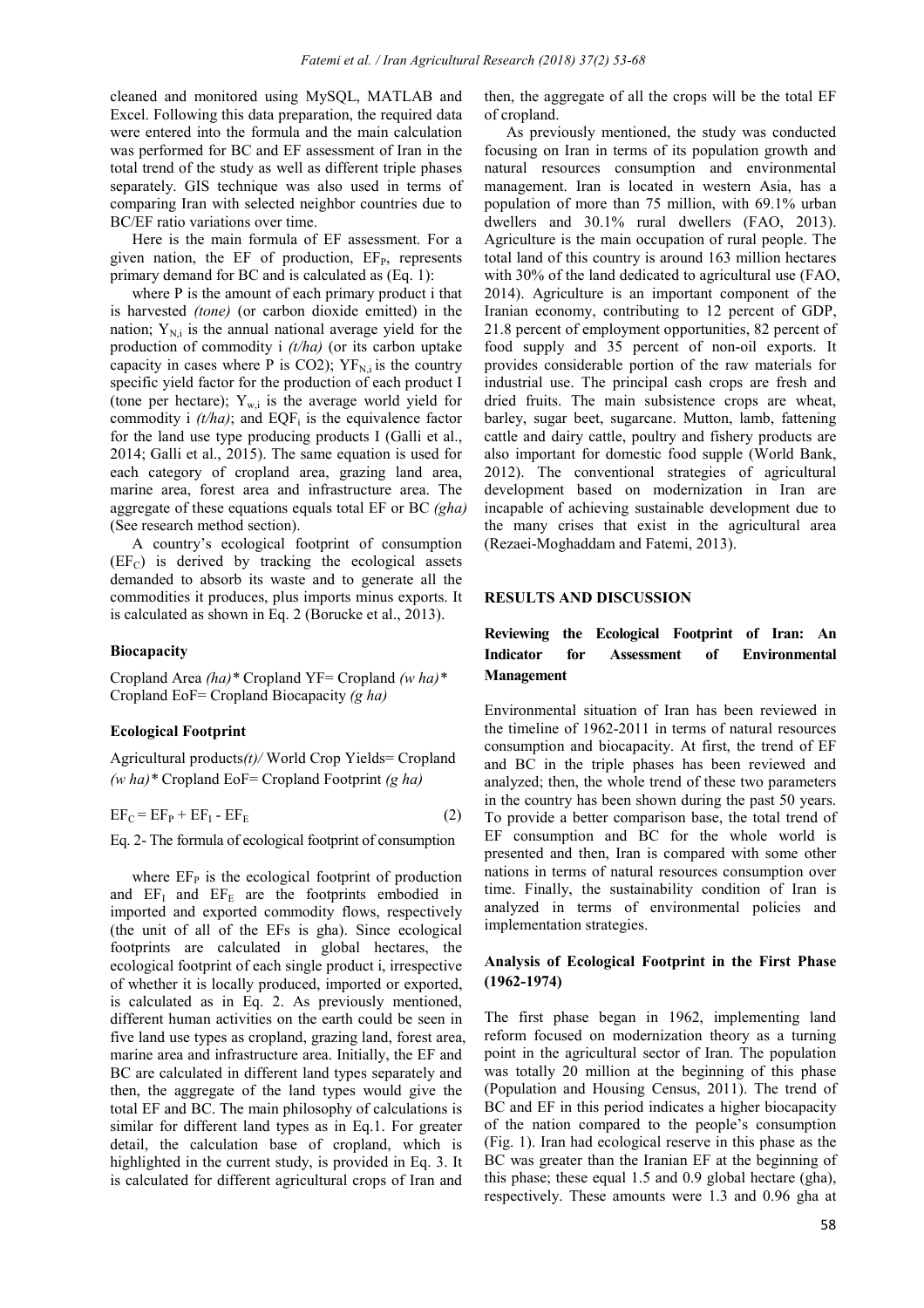the end of the first phase suggesting that nature could regenerate natural resources due to the population of Iran in that time. But as shown in the graph, the curves approach each other; continuation of the same trend due to the use of the modernization theory will lead to crossing of the curves.

EF and BC include the aggregation of the calculations of six different land use types of which cropland is one. The trend of EF and BC in the cropland type was analyzed separately due to the emphasis of the current study on agriculture. Based on Fig. 2, the BC and EF were almost equal and around 0.3 gha in the first phase. Although the total trend of BC and EF of the nation indicates the greater rate of BC relative to the EF in the whole period of this phase, focusing on agriculture, EF was always equal or a bit greater than BC. Increasing the gap over time is shown in the graph as the amount of BC and EF which were 0.4 and 0.5 gha at the end of the first phase, respectively. The effect of new agricultural policies at that point in time could be realized regarding the trend of these two main ecological parameters.

The main objectives in agriculture were to maximize cultivation and yield growth. According to population increase, we see in this phase that more land was brought under cultivation, the use of fertilizers significantly increased along with diversification of crops and particularly cash cropping. In this period, most of yield increases in crops were associated with the use of fertilizer and the application of new genetics.



**Fig. 1.** Trend of EF consumption and BC of Iran in the first phase of the study (timeline of 1962-1974)

For example, between 1960 and 1980 wheat production almost doubled from 3 to 5.9 million tons (Yazdi-Samadi, 1989). Doubling of agricultural products resulted from the increased consumption of chemical fertilizers such as nitrogen (600 times) and phosphate (205 times) in the last 35 years (FAO, 2011). The soil is too poor in terms of organic matter in most parts of Iran; so, the soil texture is not appropriate for growing plants. The organic carbon of the soil is less than one percent in more than 60 percent of the cultivated lands of the country and this parameter is even less than 0.5 percent in the significant parts of Iran (Rezaei-Moghaddam and Nemat Pour, 2015).



**Fig. 2.** Trend of EF and BC in agriculture of Iran in the first phase of the study (timeline of 1962-1974)

This phenomenon is attributed to the high consumption of chemical fertilizers to achieve high yield. Leachate refinement is another challenge in terms of waste management processes in Iran. Each ton of waste introduces 400 to 600 liters of leachate which has led to 384 cubic meters of green gas emission. There are more than 1000 hectares of land with good potential for agriculture, urbanism and industry that have been destroyed annually due to inappropriate leachate management in waste accumulation process (Karimi, 2007). In other words, encouragement of agricultural intensification, natural resource use, modern technologies and inputs application in order to maximize agricultural production can be understood by following the trend of EF and BC.

## **Analysis of Ecological Footprint in the Second Phase (1974-2005)**

According to the trend of last phase, the second phase was named environmental concerns. It began with a jump in the EF level. At the beginning of the second phase, BC and EF were almost equal, 1.3 and 1.2 gha, respectively (Fig. 3), and the population was almost 34 million in 1974 (Population and Housing Census, 2011). The same trend continued with a little variation in the parameters until 1988, but after that, a great gap could be seen between BC and EF levels. This trend proceeded with an even deeper slope, so that the EF (1.9 gha) had become twice as much as the BC (0.9 gha) of the nation. Despite the increasing number of environmental rules and policies in this phase, the great pressure on the natural resources and incapability of nature to regenerate was observed due to increasing population and higher demand for food and agricultural products.

With an emphasis on agriculture, as shown in the graph at the end of the first phase, the EF level exceeded the BC and this trend continued for the whole of the second phase (Fig. 4). Although BC demonstrates an increasing trend in this phase due to agricultural experts' activities and modern technologies application, this growth rate was insufficient to provide for the consumption of people and the population growth of Iran.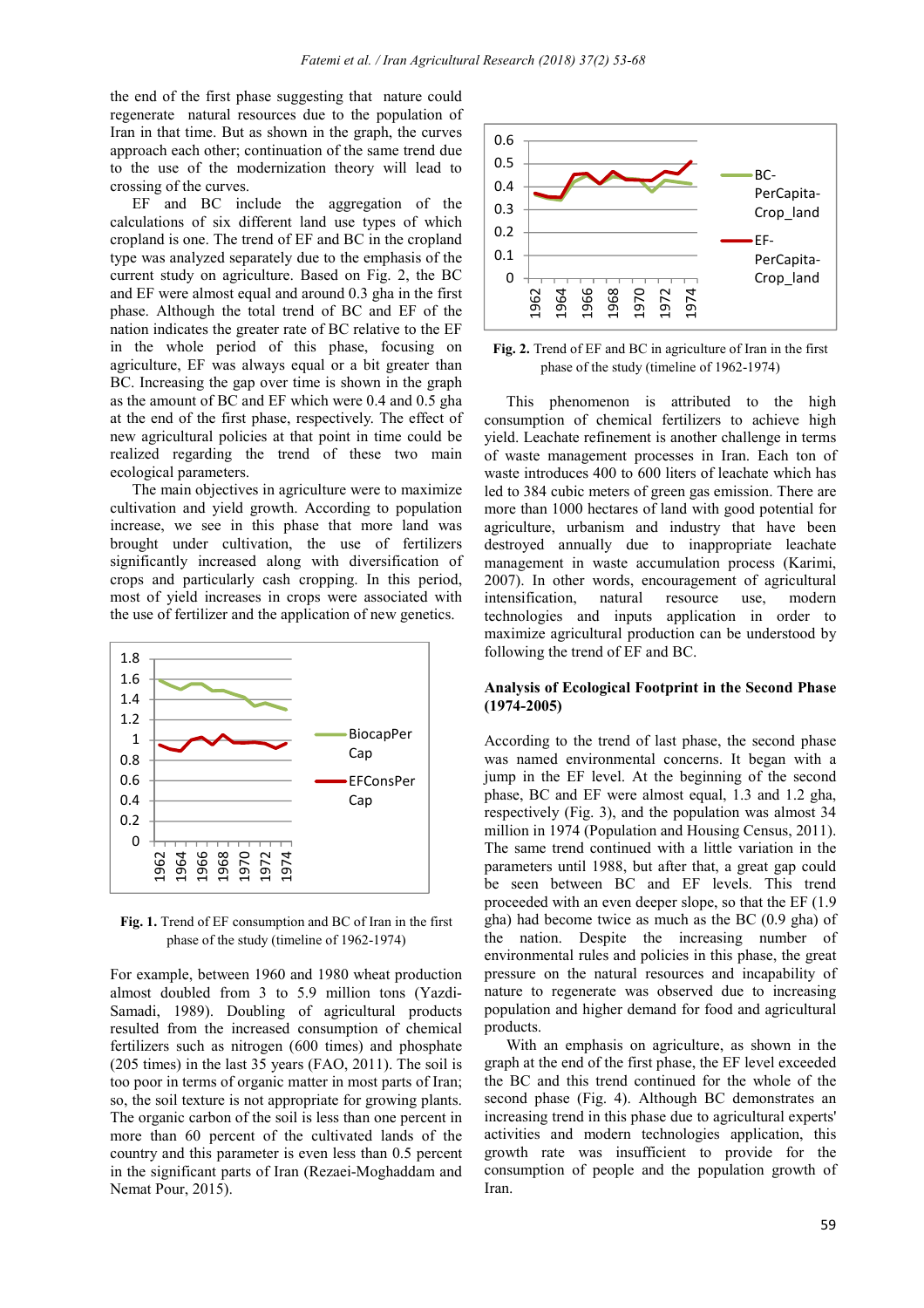

**Time** 

**Fig. 3.** Trend of EF consumption and BC of Iran in the second phase of the study (timeline of 1975-2004)



**Time** 

**Fig. 4.** Trend of EF and BC in agriculture of Iran in the second phase of the study (timeline of 1975-2004)

The degradation level was high and tangible in this period, but environmental awareness and concerns were again low among the agricultural experts and farmers. During this period, the total use of fertilizers increased to 4,500,000 tons in 2005. This included 2,500,000, 1,200,000 and 370,000 tons in nitrogen (N), phosphate (P) and potash (K), respectively (Ministry of Agriculture Jihad, 2012). Soil erosion in Iran is estimated to be around 1,500,000,000 tons per year and 56,000,000 hectares of land are considered to have severe erosion (Yazdi-Samadi, 1989). Poor soil in terms of low organic matter is an important agricultural challenge for Iran. For instance in Fars province, which is the bread basket of the country, the organic matter is less than 1.5 percent in more than 95 percent of the lands, while the critical threshold of 2 percent is needed for soil`s organic carbon in order to maintain soil texture sustainability (Nemat Pour and Rezaei-Moghaddam, 2014). A nationwide study (Karami, 2000) indicated that the considerable percent of farming systems was unsustainable. The costs of education in this time period and urban air pollution costs to recreation centers were 0.02 and 0.04 % of GDP, respectively (World Bank, 2012). According to the environmental impact assessment of industries in terms of urban environmental management, the production of environmental pollutants has threatened human health and hygiene in some parts of Iran. The pollution of drinking water is 55 times more than COD standard, and it is 40 times more for agricultural water. Sewage arrival without any refinement has led to much environmental

pollution as well as disease spread in the region (Saeidi, 2015).

## **Analysis of Ecological Footprint in the Third Phase (2005- 2011)**

A review of policies and increasing environmental rules and regulations indicates the perception of environmental crisis and the need for difficult actions to address the crisis situation. The trend of EF and BC confirmed the intensification of unsustainability, population growth and great pressure on natural resources as well as incapability of BC in meeting the need of users. Iran`s population was around 70 million at the beginning of the third phase, it has been doubled in comparison with the previous phase (Population and Housing Census, 2011). According to Graph 5, at the end of this phase, the consumption of natural resources in Iran is 2.5 times as great as the capacity of the environment and regenerative rate of resources; these amounts are 2.10 and 0.84 gha, respectively. From a sustainability perspective, when the EF exceeds BC, the society moves toward unsustainability. In cases in which the EF exceeds productive lands, a sustainability gap or ecological deficit exists. In optimal situations, the aggregation of EFs should be lower than the whole demand of the current population of the world in order to have a sustainable ecosystem.



 **Time Fig. 5.** Trend of EF consumption and BC of Iran in the third phase of the study (timeline of 2005-2011)





**Fig. 6.** Trend of EF and BC in agriculture of Iran in the third phase of the study (timeline of 2005-2011)

The agricultural trend of EF and BC in this phase is similar to that of the last phase, so that the consumption of farmers from natural resources is higher than the regenerative capacity of nature (Fig. 6). Poverty, a large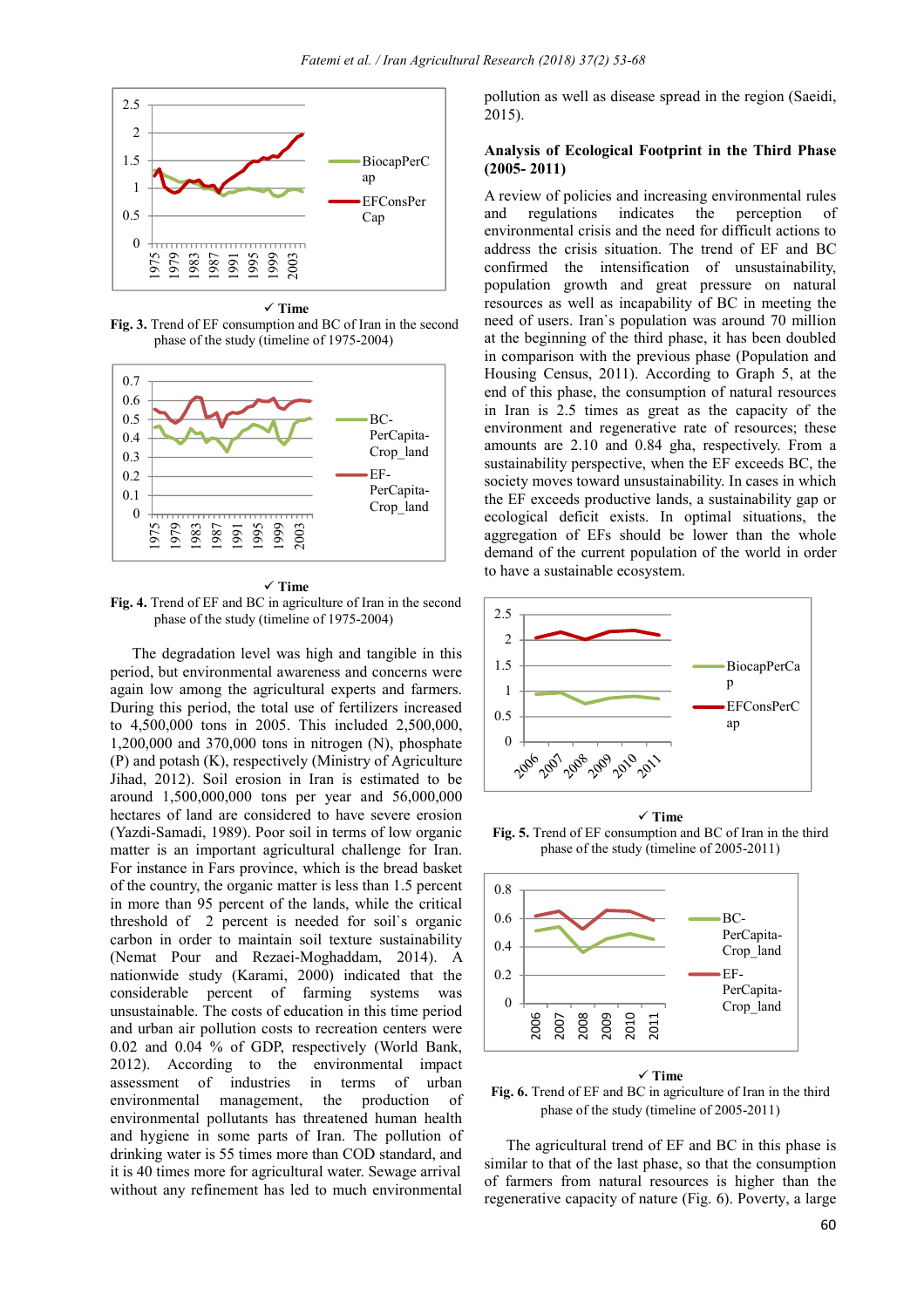amount of smallholder farmers, populated rural households and higher demand for food due to increasing population are the main reasons for this increasing trend of EF in Iran (Rezaei-Moghaddam and Karami, 1998). The population is 75 million and 80 million in 2011 and 2015, respectively (Population and Housing Census, 2011). It shows a high rate of population growth over time as the population has become quadrupled during the study timeline and over past 50 years. Natural resource degradation is at a very high and critical level. Transfer of technology (TOT) is mostly the principal base of the agricultural extension system, so trying to increase crop production is the key agricultural policy of the country. The recent policy in terms of increasing wheat production to achieve selfsufficiency as well as other crops with high water requirement is not a wise decision due to environmental conditions and regeneration of natural resources in Iran (Rezaei-Moghaddam et al., 2005). Due to irrational use of natural resources in recent decades, the large amount of degradation and unpleasant consequences are obvious visually. Iran has the largest area equipped for irrigation at over 9 million hectares (FAO, 2014). There is a downward trend with a high slope in the variation of groundwater level during this time. The mean change in the decrease in water in 1974 was 5 times as much as that of 1962 (Bakhshoodeh and Dehghanpur, 2015). Consumption of chemical inputs was high during this period. In 2007, Iran was ranked 123rd among all countries by the World Health Organization (WHO) for health. The main reason for this is high consumption of chemical fertilizers, pesticides and herbicides (Chaychi, 2010).

According to the results of resource accounting of Iran, despite the growing concerns of policy makers and other authorities in environmental decisions, there is no progress in this area. In this regard, the inconsistency and differences among the macro policies and perspectives of the country with the needs and activities of the agricultural actors is another point. There is also deep conflict among the paradigmatic viewpoints of different policy-makers and key decision-makers of Iran. Natural resources are exhaustible and non-renewable in the authorities' and farmers` perspectives, and this requires great concern. So, a fundamental revision at a higher intellectual level similar to the paradigm shift of agricultural development policies from the basic strategies to the activities at the micro level is necessary (Rezaei-Moghaddam et al., 2005).

## **The Comparison of EF and BC in Iran and Other Countries**

After reviewing the triple phases separately, we reviewed the entire trend of BC and EF of Iran in the timeline of the study (since land reform of 1962 to 2011) in order to provide a comprehensive perspective. The total BC and EF as well as the BC and EF of agriculture are displayed in figs. 7 and 8, respectively. Iran has an ecological reserve until 1990 for the total amount of BC and EF, and after that, it has an ecological deficit. The consumption of farmers has been greater than the

nation`s BC regarding the BC and EF of agriculture (Fig. 8), and this gap has become greater since the early 1970`s.

The total trend of BC and EF of the world is the same as the trend for Iran (1962-2011). It has shown the total amount of BC and EF in gha (fig. 9). Both parameters have an increasing trend over time although the EF has increased with a steeper slope. The BC of the world (9 billion and 700 million gha) was greater than human consumption (7 billion and 700 million gha) in 1962, but this trend has reversed over time, so the human EF exceeded the BC. In other words, the BC was greater than EF between 1962 and 1970, but these became equal in 1970 and human pressure on natural resources was greater than nature`s regeneration. Indeed, the world showed ecological reserve in the 8 initial years of the study trend and ecological debt was noted after 1970 (Fig. 9).

Although man could increase the BC (Fig. 9) of the earth due to improvement of modern technologies based on the dominance of modernization theory, this increased rate has not met human needs from natural resources due to population growth.



 **Time Fig. 7.** Trend of EF consumption and BC of Iran since land reform to the present time (timeline of 1962-2011



**Time** 

**Fig. 8.** Trend of EF and BC in agriculture of Iran since land reform to the present time (timeline of 1962-2011)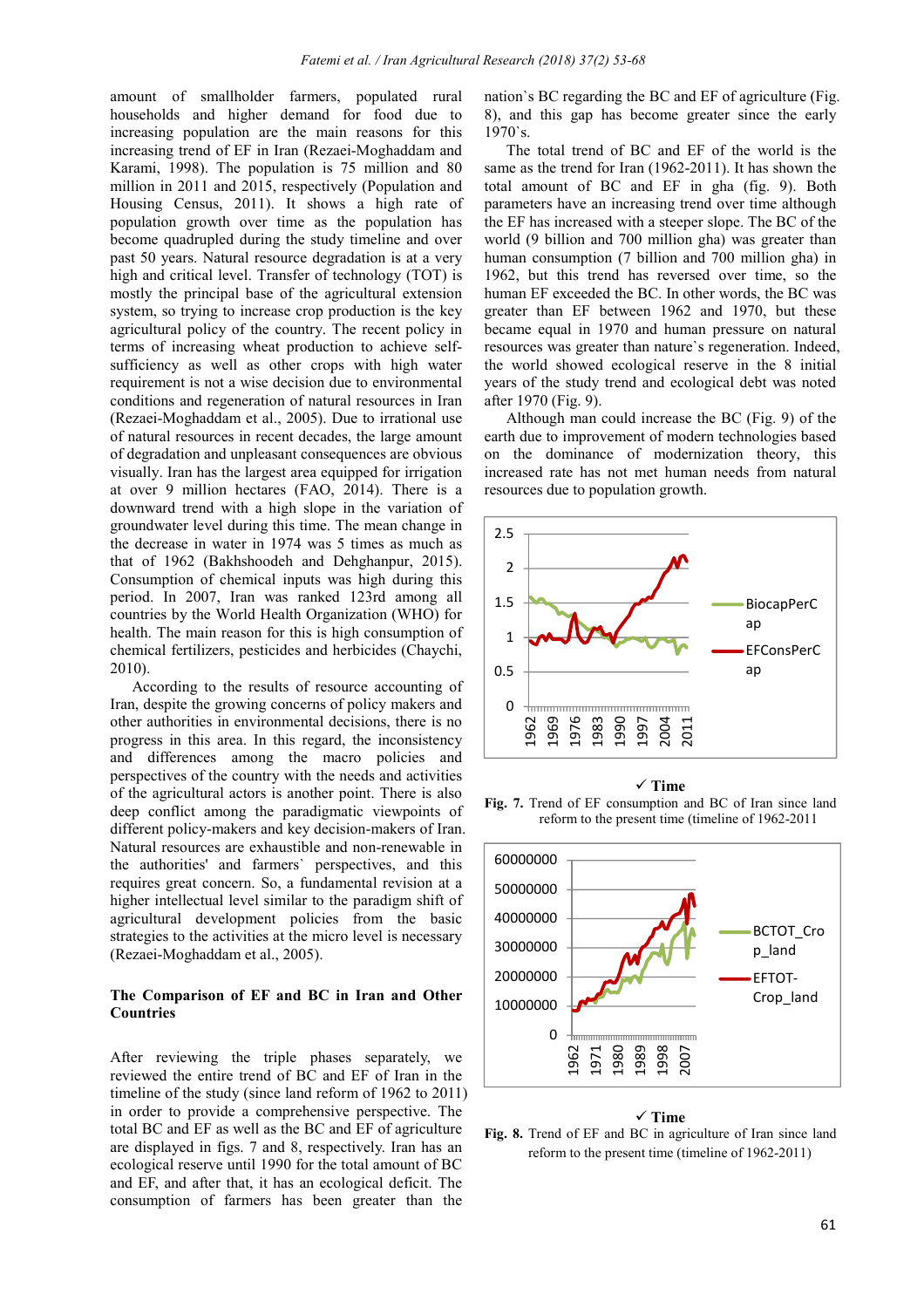

**Time** 

**Fig. 9.** Total EF consumption and BC of the world (timeline of 1962-2011)

This is shown by reviewing the trend of BC and EF per capita considering the population growth of the world (Fig. 10). The amount of BC (3.1 gha) was greater than EF (2.5 gha) at the beginning of the trend. These two parameters became equal 2.8 gha in 1970 and afterwards, the EF became 2.6 gha (1.5 times as much as that of the earth's regeneration) with an ascending trend, resulting in a BC of 1.7 gha.



 **Time Fig. 10.** EF consumption and BC per capita of the world (timeline of 1962-2011)

Although the EF of Iran is lower than the EF of the world (Fig. 7 and 10), the slope of the EF trend in Iran (Fig. 7) is steeper than its slope for the world after 1990. Currently, Iranian consumption of natural resources equals 2.5 times as much as that of the country`s BC, while this difference is 1.5 times for the world. By comparing the EF of Iran and the BC of the world, it could be concluded that we need a globe which is 1.2 times as great as the current earth to meet the human needs if the world's population consumes natural resources like the Iranian people.

After reviewing the total trend of BC and EF of the world, we attempted to visualize the situation of the countries regarding human consumption and BC focusing on Iran and its neighbor countries on the following map (Fig. 11). Two separate figs. from the starting and the ending point of the timeline of the study (1962 and 2011) were drawn using GIS in order to provide a better understanding for comparisons over time. Based on the fig., the countries that have a BC level greater than EF (i.e., creditor countries) are shown in green and the countries with the reverse condition of a greater EF level than BC (i.e., debtor countries) are shown in red.

Conversion of a high number of countries from creditor to debtor over time is a remarkable point. It is in the line with the Fig. 9 and 10 that show the ascending trend of EF and its exceeding from BC over time. Iran was a creditor country in 1962, but currently it is a debtor country with an EF level that is 150 percent higher than BC. According to Fig. 11, Iran has a better condition than some other neighbor countries like Iraq, Saudi Arabia and United Arab Emirates (UAE) in terms of natural resource supply and demand.

Reversely, some countries including Turkey, Turkmenistan, Pakistan and Afghanistan have better situations than Iran at the present time. It is interesting to notice that countries such as Iran and Saudi Arabia have had semi-better situations in 1962 in comparison with neighbors, but their condition has worsened over time due to the lack of an appropriate environmental management system and neglect of the natural resources capacity.

#### **The Sustainability Analysis**

The EF is increasingly being evaluated or used as an indicator of organizational and corporate environmental performance, or even as an indicator of the "sustainability" of products (Wiedmann and Barret, 2010; Kissinger and Gottlieb, 2012). EF accounting does not by itself measure sustainability, but it offers information relevant to sustainability; namely, how much BC exists compared to how much people use. Knowing this information is fundamental in ensuring that the development path of societies operates within the biophysical limits of the planet. As an accounting system, it provides a snapshot of where we are today and where we have been in the past, but it does not say where we are headed; that is, footprint accounts are historical rather than predictive. For example, they do not address ecological and other factors that may result in an increase or decrease in BC, although the accounts will reflect these changes in the years in which they are reported (Goldfinger et al., 2014; Wang, 2010).

According to the triple phases of this study on the one hand and the trend of degradation on the other hand, it can be concluded that despite the different rules and regulations in terms of environment conservation, there was no improvement or progress in sustainability achievement. The schematic image of the BC and EF of Iran in triple phases of the study is shown in Fig. 12. The amount of BC (1.5 gha) was 1.6 times as much as that of the EF (0.9 gha) at the beginning of the first phase. Despite the gradual ascending trend of EF and decreasing trend of BC, the Iranian EF did not exceed the threshold of BC and this country had ecological reserve during this phase (1962-1974).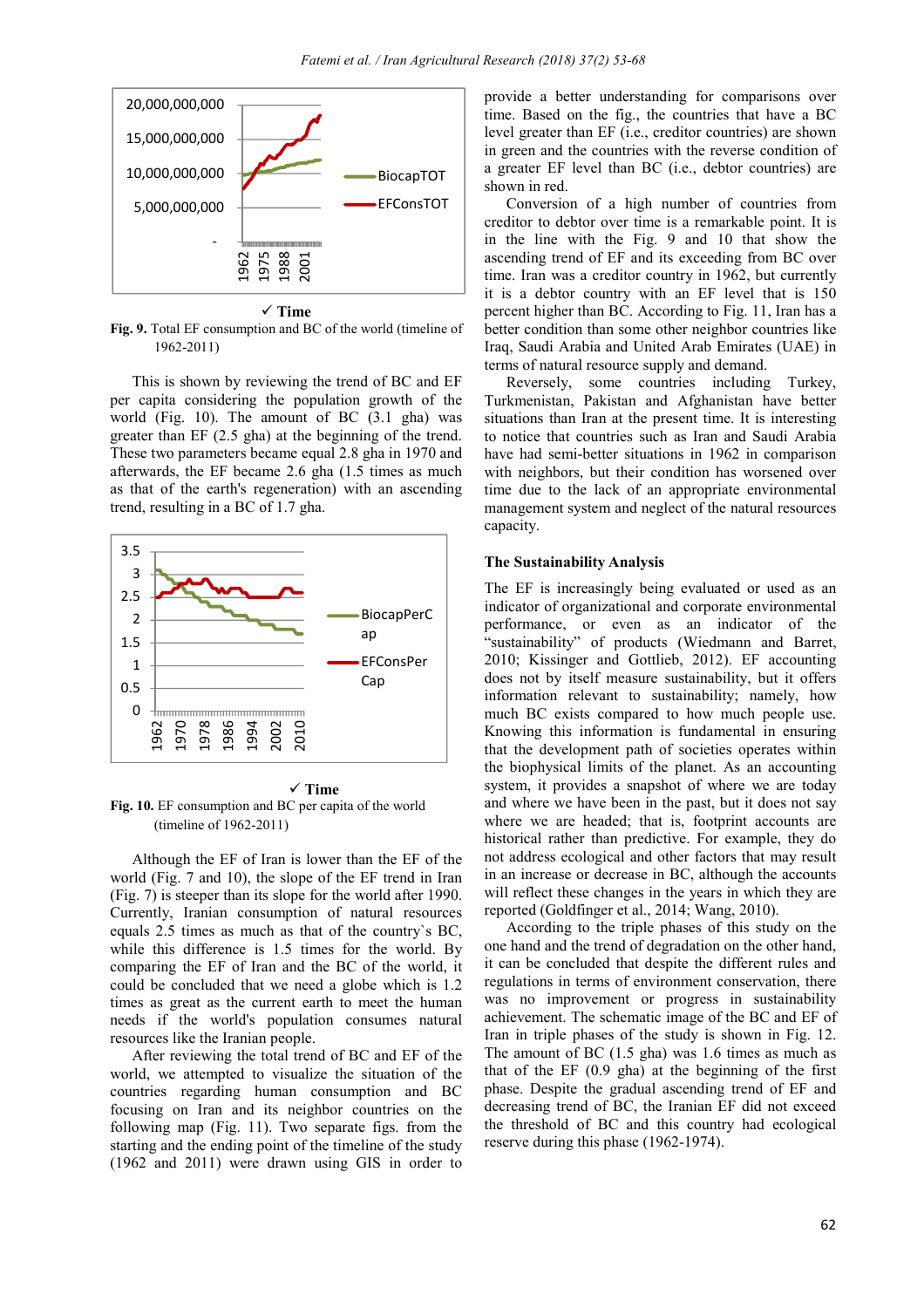

**Fig. 11.** Visualizing the BC and EF of the countries over time. On the left side: The ecological deficit and reserve in 1962; On the right side: The ecological deficit and reserve in 2011.

This continued in the initial years of the second phase since after the early 1980`s and the Islamic Revolution, BC and EF reached the break-even point. These two parameters were almost equal. Iranian consumption was roughly equal to the capacity of nature in regeneration of natural resources. But the EF exceeded the BC in 1988, and the ascending trend of EF and descending trend of BC occurred since the middle of the second phase. The difference between BC and EF (called sustainability gap) has been greater over time due to population growth and the increasing rate of people`s consumption from natural resources in Iran. The sustainability gap represents human exploitation of natural resources and increasing the gap places higher pressure on nature. The ascending trend of EF and the greater sustainability gap in Iran has continued in the third phase so far (Fig. 12). Iran`s population has become quadrupled during the study timeline and over past 50 years, as well. As shown in Fig. 12, if there is no action in terms of changing the EF or BC trend by policies, rules or public movement, Iran would move toward ecological bankruptcy in the near future by running out of natural resources. Currently, some scientists emphasizing on water scarcity predict that the civilization of this old country would be threatened only in 20 years.

Reducing the sustainability gap needs implementation of effective policies in this domain. Returning to the break-even point of BC and EF as a primary goal, the sustainability gap has been divided into the policy gap and implementation gap. Indeed, returning to the condition in which the consumption of natural resources (EF) equals biocapacity (BC) is the least action in order to decrease the pressure on nature.

Iran naturally would move toward this situation and the two parameters of BC and EF would be equal one day; but, this could occur with a disaster or in a desirable manner. It will be a disaster if the current trend continues without any policy changes; in this case, the BC and EF would be equal with running out of the natural resources and ecological bankruptcy. On the other hand, in the presence of systematic planning and implementation of appropriate environmental management activities, it would happen in a desirable, calculated and rational way.



**Fig. 12.** Analysis of sustainability and environmental policies in terms of ecological footprint and biocapacity trend over time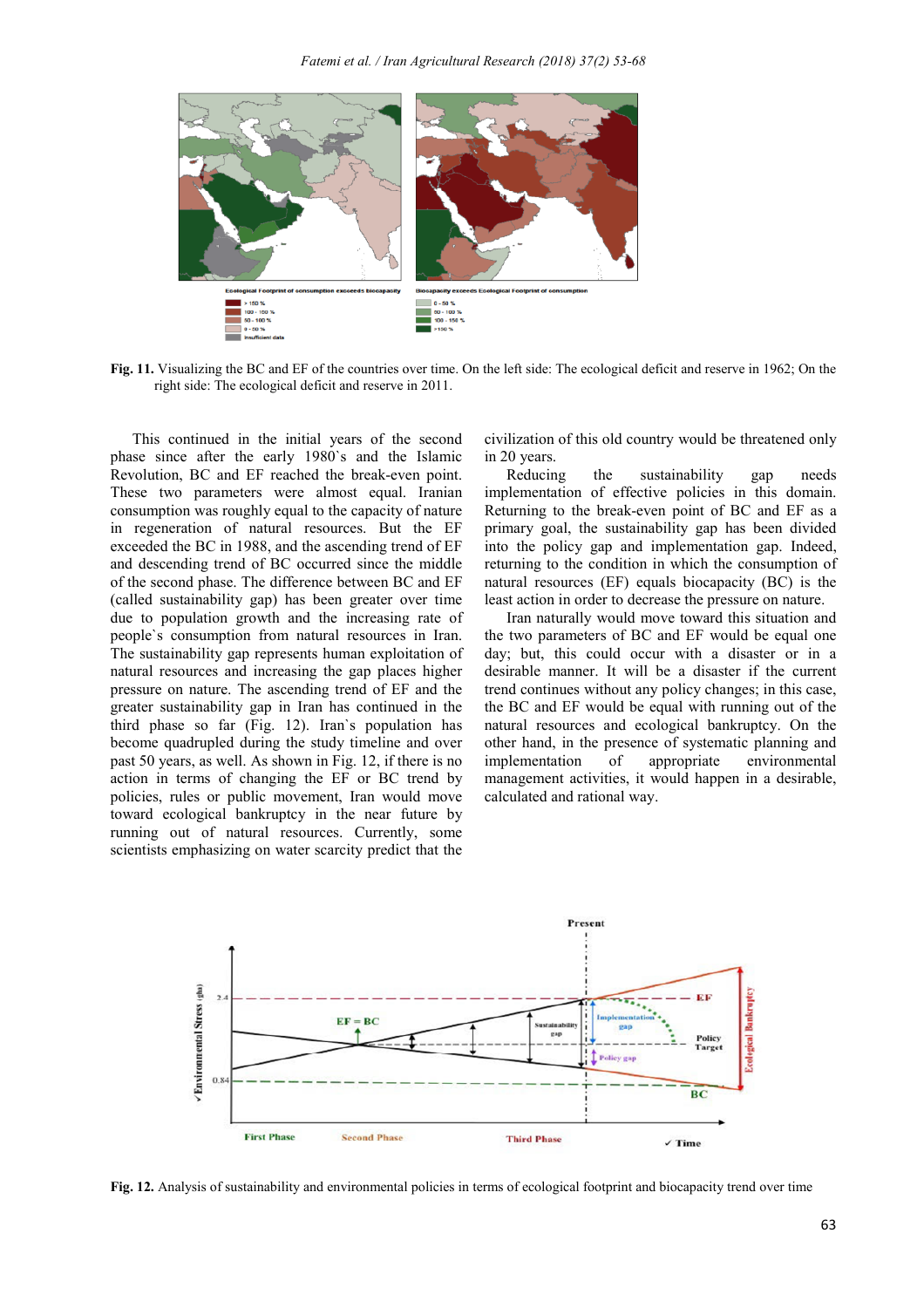According to Fig. 12, the space between the current BC and the target goal is called the policy gap. Effective and suitable environmental policies are needed in order to cover this gap. Reducing the EF level to the balance point needs appropriate executive activities which are called the implementation gap. Population growth control is one of the main solutions to reduce the implementation gap. So, policy favoring population increase, which has been mentioned by some of the politicians in Iran, is not a correct policy due to the critical condition of the environment and lack of natural resources, and implementing that policy would worsen the situation. There are some other potential solutions regarding low productivity of natural resources emphasizing water and soil in agriculture. Rational use of natural resources and regenerative resources management including the application of eco-friendly agricultural technologies, water saving techniques, soil fertility improvement methods, clean energy development and biodiversity protection are some of the main solutions that agricultural extension has good potential to promote among farmers, rural people and other stakeholders who are the natural resources users in agriculture.

#### **CONCLUSIONS**

In our current environment, environmental protection is a positive sum game that is seen as a matter of efficiency in the use of resources. Ecological and economic rationality are viewed as having their own legitimacy in development. Nowadays, environmental management needs to be considered as an important factor for sustainability. Concern for the increasing scale of resource development and resulting impacts on the physical environment and communities can no longer be ignored. Common technocentrism thoughts were found to be inadequate to deal with various environmental and social issues. Managing the environment is becoming a central issue for decision makers. The way human activities affect the environment has to be understood. The relationship between farming management and the overexploitation of natural resources is a theme of environmental management debate. Moving from technocentrism to ecocentrism is a vital action to emphasize the intrinsic rewards of environment and natural resources.

Transitioning towards sustainable human development requires better understanding and management of the relationships between nature`s thresholds, humanity's effective use of natural resources, and the economic consequences of overburdening them. The EF is perhaps the best known and most used environmental indicator worldwide. An observer might therefore interpret it as a reliable measure of environmental pressure or unsustainability. In other words, Ecological Footprint Accounting (EFA) is one of the most comprehensive ecological economic indicators for measuring the fundamental conditions for sustainability.

The EF is an effective indicator to assessment and management of appropriate use of natural resources of Iran. It is a tool for politicians and other agricultural managers to determine the effects of population growth and human activities on the environment. Using such an indicator, it would be possible to introduce natural resources consumption in different agricultural activities and estimate the greater environmental effects that they have regionally (micro levels) and comparing them with the average of national and global amounts. The EF has been recognized as an appropriate method for assessing the dependence of human on the nature.

The EF has been used for assessing the BC, final ecological capacity as well as sustainability. It is impossible to be sustainable without considering the BC of each region. Using the EF is a constructive indicator that has the potential to reduce the unsustainability of different regions, especially agricultural areas. It takes into account the interactive relations of human and environment as well as the exploitative role of man, assessing different ways of resource use and introducing managerial strategies in order to improve unsustainability. The EF is also a suitable tool to assess the sustainability of communities; the sustainability determined by this indicator means achieving a satisfactory life without exerting pressure on the BC of nature.

Currently, the EF of humans is more than the half of BC of the planet, which means it would take 19 months for the earth to regenerate human consumption. The whole trend of BC and EF of Iran since 1962 revealed that the country has ecological reserve since 1990 as the total amount of BC and EF, and after that, with a reverse trend, it has ecological deficit. The consumption of farmers and other agricultural actors has been greater than the nation`s BC regarding the BC and EF of cropland, and this gap has become greater since the early 1970`s. The increasing trend of the gap between EF and BC has been visible over time. The nation`s consumption of natural resources equals 2.5 times as much as that of the country`s BC, while this difference is 1.5 times for the world. Comparison of the EF of Iran and the BC of the world suggests that we need a globe which is 1.2 times as great as the current earth to meet human needs if the world population consumes natural resources like Iranian people. Indeed, Iran was a creditor country in 1962, but currently, it is a debtor with an EF level of 150 percent higher than BC.

Despite different rules and regulations in terms of environment conservation, there was no improvement or progress in achievement of sustainability. The amount of BC was 1.6 times as much as the EF at the beginning of the first phase and the country had ecological reserve during this phase (1962-1974). In the initial years of the second phase, BC and EF reached the break-even point. Iranian consumption was roughly equal to the capacity of nature in regeneration of natural resources. The difference between BC and EF, i.e., the sustainability gap, increased over time due to population growth and the increasing rate of people`s consumption of natural resources. The sustainability gap represents human exploitation of natural resources and the increasing gap reflects higher pressure on nature. The ascending trend of EF and the greater sustainability gap in Iran has continued in the third phase so far. It will be a disaster if the country continues the current trend without policy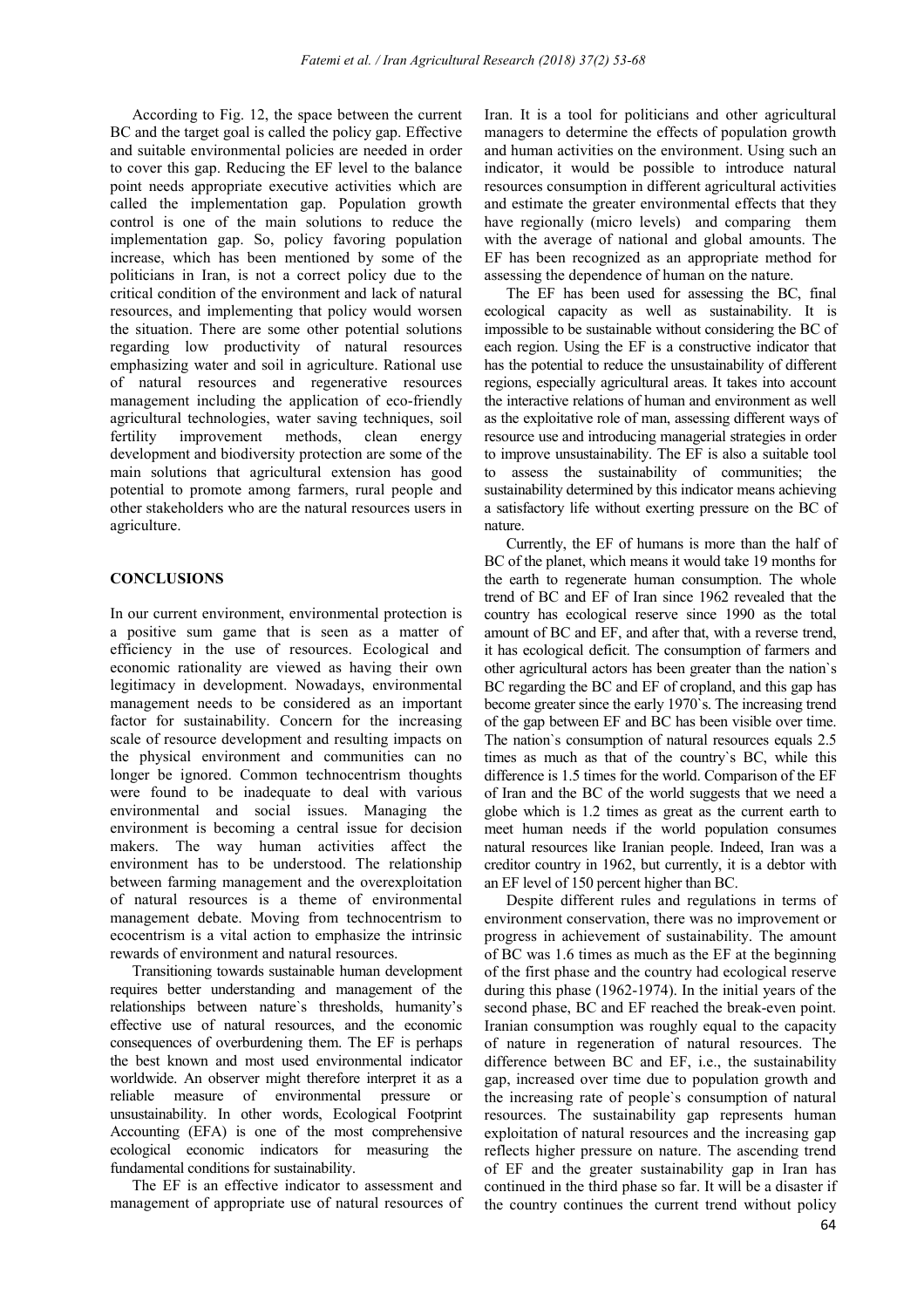changes; in this case, the BC and EF would be equal, thus depleting natural resources and resulting in ecological bankruptcy. Returning to the condition in which consumption of natural resources (EF) equals BC is the least action in order to decrease pressure on nature. Effective and suitable environmental policies are needed in order to bridge this gap. Reducing the EF level to the balance point requires appropriate executive activities to bridge the implementation gap.

## **REFERENCES**

- Adams, W.M. (2009). Green development: environment and sustainability in a developing world. London and New York: Routledge, Taylor and Francis Group, 3<sup>rd</sup> Edition.
- Bakhshoodeh, M., & Dehghanpur, H. (2015). Modeling crop cultivation pattern based on virtual water trade: evidence from Marvdasht in Southern Iran. *Iran Agricultural Research,* 34(2), 29-34.
- Bastianoni, S., Niccolucci, V., Neri, E., Cranston, G., Galli, A., & Wackernagel, M. (2013). Sustainable Development: Ecological Footprint in Accounting. *Encyclopedia of Environmental Management,* 2467-2481.
- Berkes, F., Colding, J., & Folke, C. (2003). Navigating socialecological systems: building resilience for complexity and change.Cambridge University Press, Cambridge, UK.
- Borucke, M., Moore, D., Cranston, G., Gracey, K., Iha, K., Larson, J., Lazarus, E., Morales, J. C., Wackernagel, M., & Galli, A. (2013). Accounting for demand and supply of the biosphere`s regenerative capacity: the national footprint accounts` underlying methodology and framework. *Ecological Indicators,* 24, 518-533.
- Cerutti, A. K., Beccaro, G. I., Bagliani, M., Donno, D., & Bounous, G. (2013). Multifunctional ecological footprint analysis for assessing eco-efficiency: a case study of fruit production systems in Northern Italy. *Journal of Cleaner Production*, 40, 108-117.
- Chaychi, B. (2010). Organic agriculture: healthy soil, plant and human. *Livestock and Agro-Industry*,117, 49-50.
- Dietz, T., Rosa, E. A., & York, R. (2007).Driving the human ecological footprint. *Frontiers in Ecology and the Environment,* 5, 13-18.
- Ewing, B., Hawkins, T., Wiedmann, T., Galli, A., Ercin, E., Weinzettel, J., & Steen Olsen, K. (2012). Integrating Ecological and Water Footprint Accounting in a Multi-Regional Input-Output Framework. *Ecological Indicators*, 23, 1-8.
- Fang, K., Heijungs, R., & De Snoo, G. R. (2014). Theoretical exploration for the combination of the ecological, energy, carbon and water footprints: overview of footprint family. *Ecological Indicators*, 36, 508-518.
- FAO Food and Agriculture Organization of United Nations.(2011). Major Food and Agricultural Commodities and Producers.
- FAO Food and Agriculture Organization of United Nations.(2013). FAO statistical yearbook 2013, World Food and Agriculture.
- FAO Food and Agriculture Organization of United Nations.(2014). FAO statistical yearbook 2014, Near East and North Africa Food and Agriculture.
- Fatemi, M. (2011). Land use change in agriculture: causes and consequences. Master dissertation, Department of

## **ACKNOWLEDGEMENT**

We are grateful to the Global Footprint Network, especially the members of the research team, who have played a major role in gaining a better understanding of the EF concept as well as its methodology and calculations.

Agricultural Extension and Education, Shiraz University, Shiraz, Iran.

- Fatemi, M. (2017). Ecological footprint and its application in the extension of sustainable environmental management in agriculture of Fars province.Ph.D. dissertation. agriculture of Fars province.Ph.D. dissertation, Department of Agricultural Extension and Education, Shiraz University, Iran.
- Galli, A., & Halle, M. (2014). Mounting Debt in a World in Overshoot: An Analysis of the Link between the Mediterranean Region's Economic and Ecological Crises. *Resources,* 3 (2), 383-394.
- Galli, A., Kitzes, J., Niccolucci, V., Wackernagel, M., Wada, Y., & Marchettini, N. (2012a). Assessing the global environmental consequences of economic growth through the Ecological Footprint: A focus on China and India. *Ecological Indicators*, 17, 99-107.
- Galli, A., Kitzes, J., Wermer, P., Wackernagel, M., Niccolucci, V., & Tiezzi, E. (2007). An exploration of the mathematics behind the ecological footprint. *International Journal of Ecodynamics,* 2 (4), 250-257.
- Galli, A., Wackernagel, M, Iha, K., & Lazarus, E. (2014). Ecological footprint: implications for biodiversity. *Biological Conservation,* 173,121-132.
- Galli, A., Wiedmann, T., Ercin, E., Knoblauch, D., Ewing, B., & Giljum, S. (2012b). Integrating Ecological, Carbon, and Water Footprint into a "Footprint Family" of indicators: definition and role in tracking Human Pressure on the Planet. *Ecological Indicators*, 16, 100-112.
- Galli, A., Halle, M., & Grunewald, N. (2015). Physical limits to resource access and utilization and their economic implications in Mediterranean economies. *Environmental Science and Policy,* 51, 125-136.
- Ghasemi, N. (2002). Collection of Environmental rulesand regulations. Tehran: Behnami Publication.
- Goldfinger, S., Wackernagel, M., Galli, A., Lazarus, E., & Lin, D. (2014). Footprint facts and fallacies: A response to Giampietro and Saltelli (2014) "Footprints to Nowhere." *Ecological Indicators*, 46, 622–632.
- He, G., Lu, Y., Mol, A. P. J., & Beckers, T. (2012). Changes and challenges: China`s environmental management in transition. *Environmental Development,* 3, 25-38.
- Hoekstra, A.Y. (2009). Human appropriation of natural capital: a comparison of ecological footprint and water footprint analysis. *Ecological Economics,* 68, 1963-1974.
- Karami, E. (2000). Socio-economic factors, sustainable agriculture. Economic of Wheat. Tehran: Ministry of Agriculture, 120-159.
- Karimi, A. (2007). Importance of waste optimal management.*Waste Management,* 9 (10), 5.
- Kissinger, M., & Gottlieb, D. (2010). Place oriented ecological footprint analysis: the case of Israel`s grain supply. *Ecological Economics,* 69, 1639-1645.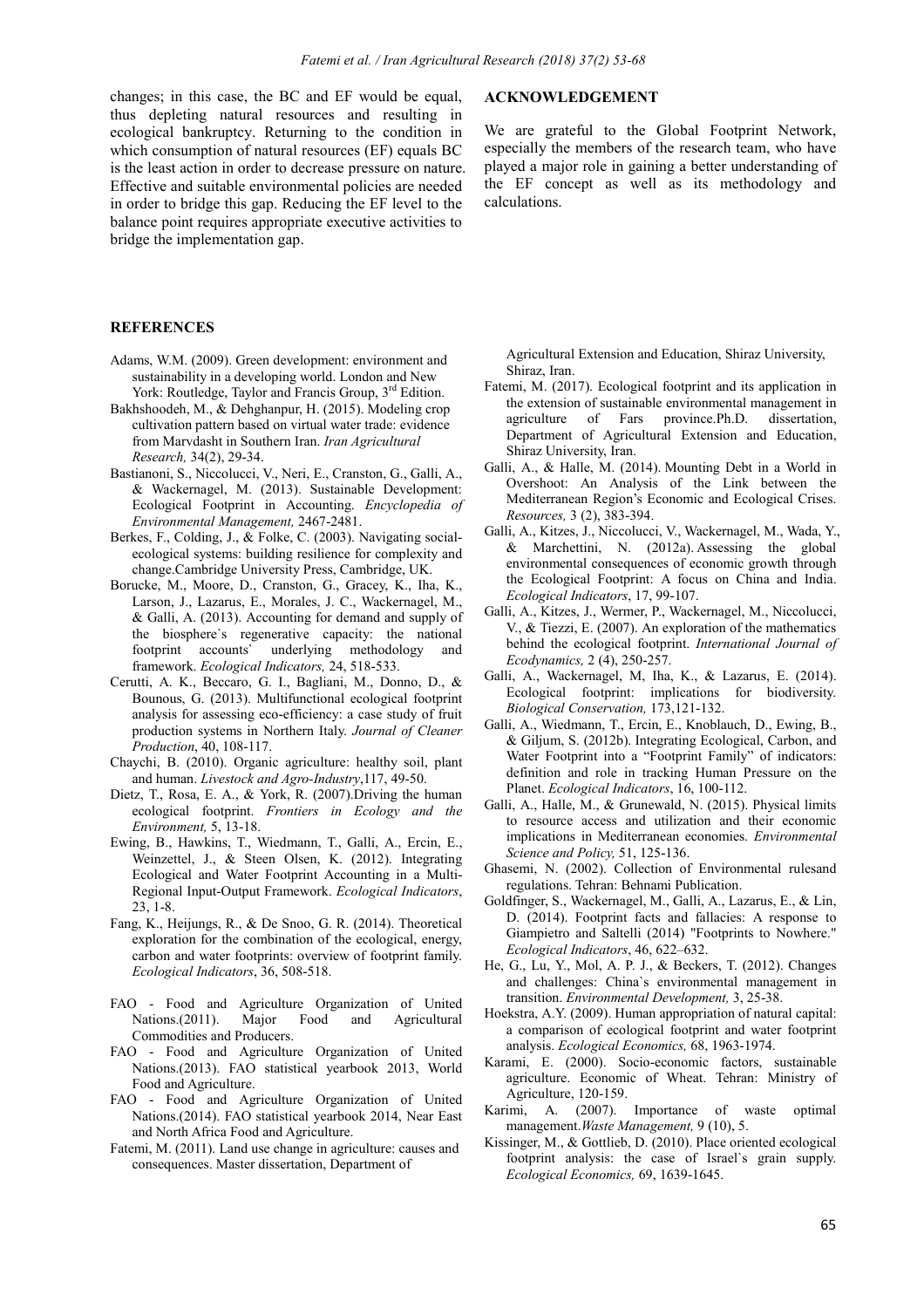- Kissinger, M., & Gottlieb, D. (2012). From global to place oriented hectares- The case of Israel`s wheat ecological footprint and its implications for sustainable resource supply. *Ecological Indicators*, 16, 51-57.
- Kitzes, J., Moran, D., Galli, A., Wada, Y., & Wackernagel, M. (2009). Interpretation and Application of the Ecological Footprint: A Reply to Fiala (2008). *Ecological Economics,* 68 (4), 929-930.
- Kitzes, J., Peller, A., Goldfinger, S., & Wackernagel, M. (2007). Current Methods for Calculating National Ecological Footprint Accounts. *Science for Environment and Sustainable Society,* 4 (1), 1-9.
- Kitzes, J., & Wackernagel, M. (2009). Answers to common questions in ecological footprint accounting. *Ecological Indicators*, 9 (4), 812-817.
- Kortenkamp, K. V., & Moore, C. F. (2001). Ecocentrism and anthropocentrism: moral reasoning about ecological commons dilemmas. *Journal of Environmental Psychology,* 21, 261-272.
- Legal and Parliamentary Affairs Office.(2004). The collection of environmental conservation rules and regulations of Iran.Department of Environment of Iran.
- Lenzen, M., & Murray, S. A. (2001). A modified ecological footprint method and its application to Australia. *Ecological Economics,* 37, 229–255.
- Linkov, I., Satterstrom, F. K., Kiker, G. A., Bridges, T. S., Benjamin, S. L., & Belluck, D. A. (2006). From optimization to adaptation: shifting paradigms in environmental management and their application to remedial decisions. *Integrated Environmental Assessment and Management,* 2 (1), 92–98.
- Ministry of Agriculture Jihad. (2012). The distribution of different types of chemical fertilizers in the country. Agricultural Support Services Joint Stock Company, Project and Plan Office.
- Monfreda, C., Wackernagel, M., & Deumling, D. (2004). Establishing national natural capital accounts based on detailed Ecological Footprint and biological capacity assessments. *Land Use Policy*, 21, 231-246.
- Moore, D., Cranston, G., Reed, A., & Galli, A. (2012). Projecting future human demand on the Earth's regenerative capacity. *Ecological Indicators*, 16, 3-10.
- Nemat Pour, L., & Rezaei Moghaddam, K. (2014). Attitudes of rural women towards the consequences of vermincompost production in Fars province. *Journal of Agricultural Extension and Education,* 9 (2), 15-39.
- Niccoluccia, V., Tiezzi, E., Pulselli, F. M., & Capinerib, C. (2012). Biocapacity vs. Ecological Footprint of world regions: A geopolitical interpretation. *Ecological Indicators*, 16, 23-30.
- Passeri, N., Borucke, M., Blasi, M., Franco, S., & Lazarus, E. (2013). The influence of farming technique on cropland: A new approach for the ecological footprint. *Ecological Indicators*, 29, 1-5.
- Population and housing census.(2011). Statistical Center of Iran. Retrieved from: http://www.amar.org.ir/
- Rees, W. (1992). Ecological Footprint and appropriated carrying capacity: what urban economics leave out? *Environmental Urbanization,* 120-130.
- Rees, W. E. (1996). Revisiting Carrying Capacity: Area-Based Indicators of Sustainability. *Population and Environment,*  17, 195-215.
- Rees, W. E., & Wackernagel, M. (1996). Urban ecological footprints: why cities cannot be sustainable - and why they are a key to sustainability. *Environmental Impact Assessment Review,* 16, 223-248.
- Rezaei Moghaddam, K., & Fatemi, M. (2013). Towards an environment-sociologic model to sustainable agriculture

and investigation of strategic policy alternatives. *Journal of Agricultural Technology,* 9 (6), 1381-1397.

- Rezaei Moghaddam, K., & Karami, E. (1998). Poverty and sustainable agriculture: a qualitative analysis. *Rural & Village,* 3, 1-29.
- Rezaei Moghaddam, K., Karami, E., & Gibson, J. (2005). Conceptualizing sustainable agriculture: Iran as an illustrative case. *Journal of Sustainable Agriculture,* 27 (3), 25-56.
- Rezaei Moghaddam, K., & Nemat Pour, L. (2015). Cooperatives of vermin-compost production, a solution for the empowerment of rural women: case of Fars province. *Rural & Village,* 3, 83-103.
- Saeidi, Z. (2015). Social, economic and environmental impact assessment of pollutants from cocking industry as perceived by pistachio growers and specialists in Zarandcounty. Master dissertation, Department of Agricultural Extension and Education, Shiraz University, Shiraz, Iran.
- Sakr, D. A., Sherif, A., & El Haggar, S. M. (2010). Environmental management systems` awareness: an investigation of top 50 contractors in Egypt. *Journal of Cleaner Production,* 18, 210-218.
- Shaeri, A. M., & Rahmati, A. (2012). Human`s environmental laws, regulations, criteria and standards. Tehran: Hak Publications, Department of Environment of Iran.
- Shahvali, M., & Ebrahimi, F. (2014). Agricultural extension education method for water use optimization. *Iran Agricultural Research,* 32(1), 1-10.
- Shibusawa, S. (2002). Precision farming approaches to smallfarm agriculture. *Agro-Chemical Report,* 2 (4), 13-20.
- Simmons, C., & Chambers, N. (1998). Footprint UK households: how big is your ecological garden? *Local Environment,* 3(3), 355-362.
- Simmons, C., Lewis, K., & Barret, J. (2000). Two feet two approaches: a component-based model of ecological footprinting*. Ecological Economics,* 32, 375-380.
- Tahmourian, F. (2007). Principles of environmental management. Tehran: FadakIsatis Publication.
- Taylor, P. (2001). Biocentric egalitarianism. In: L., Pojman (Ed.), Environ. Ethics, Reading in Theory and Application, 100-112. London: Thomson Learning.
- Van den Bergh, J. C. J. M., & Grazi, F. (2014). Ecological footprint policy? Land use as an environmental indicator. *Journal of Industrial Ecology,* 18 (1), 10-19.
- Van den Bergh, J. C. J. M., & Grazi, F. (2015). Reply to the first systematic response by the Global Footprint Network to criticism: A real debate finally? *Ecological Indicators,* 58, 458-463.
- Virapongse, A., Brooks, S., Metcalf, E. C., Zedalis, M., Gosz, J., Kliskey, A., & Alessa, L. (2016). A social-ecological systems approach for environmental management. *Journal of Environmental Management,* 178, 83-91.
- Wackernagel, M. (1994). Ecological Footprint and Appropriated Carrying Capacity: A Tool for Planning Toward Sustainability. Ph. D Dissertation, School of Community and Regional Planning, University of British Columbia, Toronto, Canada.
- Wackernagel, M. (2005). National Footprint and Biocapacity Accounts 2005: The underlying calculation method. Global Footprint Network.
- Wackernagel, M., & Rees, W. E. (1996). Our ecological footprint: reducing human impact on the earth. Gabriola Island, Canada: New Society Publishers.
- Wackernagel, M., & Rees, W. E. (1997). Perceptual and structural barriers to investing in natural capital: Economics from an ecological footprint perspective. *Ecological Economics,* 20, 3-24.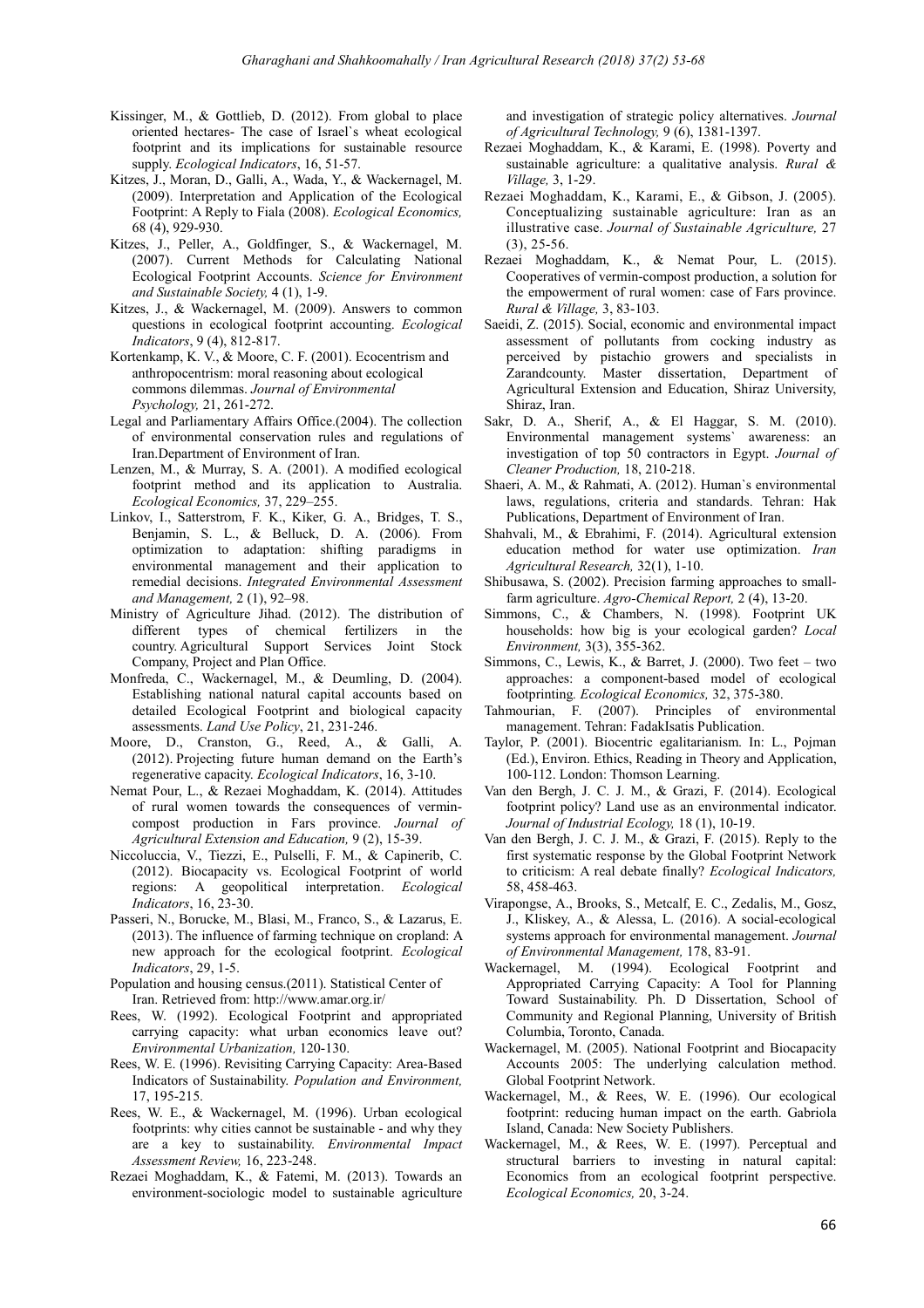- Wackernagel, M., & Yount, J. D. (2000). The ecological footprint: an indicator of progress toward regional sustainability. *Environmental Monitoring and Assessment,*  51, 511-529.
- Wang, X. (2010). Research review of the Ecological Carrying Capacity. *Journal of Sustainable Development,* 3 (3), 263- 270.
- Wang, B. C., Chou, F. Y., & Lee, Y. J. (2012). Ecological footprint of Taiwan: A discussion of its implications for urban and rural sustainable development. *Computers, Environment and Urban Systems,* 36, 342-349.
- Wiedmann, T., & Barrett, J. (2010). A Review of the Ecological Footprint Indicator—Perceptions and Methods. *Sustainability,* 2, 1645-1693.
- World Bank. (2012). Islamic Republic of Iran cost assessment of environmental degradation, Rural Development, Water and Environment Department Middle East and North Africa Region.
- Wright, L. A., Coello, J., Kemp, S., & Williams, I. (2011). Carbon footprint for climate change management in cities. *Carbon Management,* 2, 49-60.
- Yazdi Samadi, B. (1989). The role and importance of research in achieving self-reliance of agricultural productions. Proceedings of the First National Congress on Agricultural Development Problems of Iran, 179-195.
- Zahedi, A. (2012). Collection of environmental rules and regulations: Environmental conservation, prevention of water and air pollution and waste management. Tehran: Javdaneh Publication.